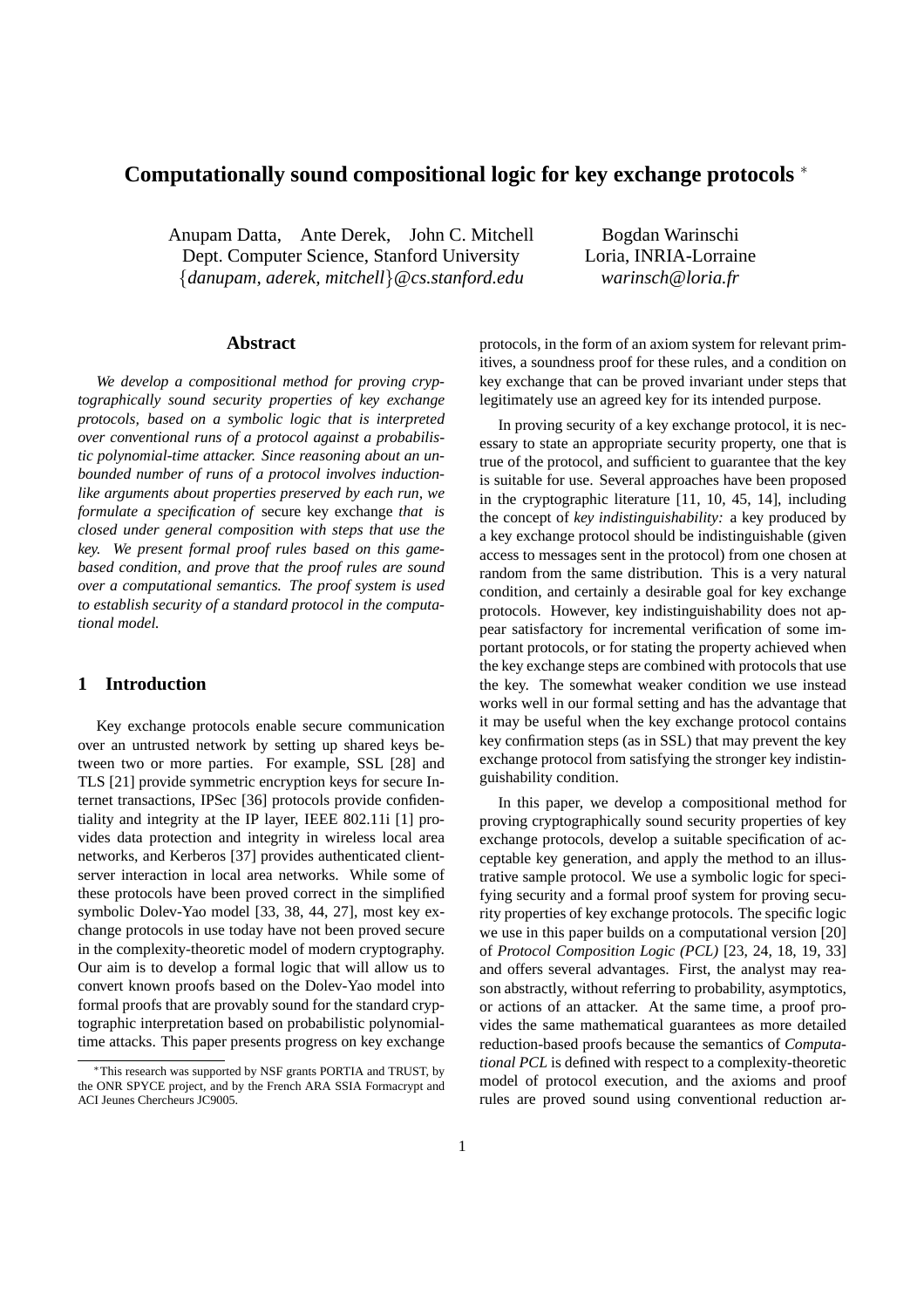guments. This framework is also flexible enough to treat cryptographic primitives like CMA-secure signatures and complexity-theoretic assumptions like Decisional Diffie-Hellman naturally as axioms in the proof system. Second, PCL comes with *composition theorems* [18, 19], which also carry over to Computational PCL. These theorems allow the security proof of a composite protocol to be built up from proofs of its parts, without implicit assumptions like disjoint state of repeated instances of the protocol. This compositional approach is useful for handling large, complex protocols like IEEE 802.11i [33] and is relevant to key exchange protocols since key exchange is intended for use in composition with other protocols. Finally, since the proofs are completely axiomatic, in principle they can be machinechecked, although we currently do not have an implementation that allows this.

We demonstrate the applicability of the proof method by formalizing and proving some security properties of the ISO-9798-3 key exchange protocol [39] and its composition with a canonical secure sessions protocol. The security proof for ISO-9798-3 relies on the Decisional Diffie-Hellman assumption and the use of CMA-secure signatures, while the security of the secure sessions protocol relies on the use of a CPA-secure symmetric encryption scheme [30]. The fact that these two protocols compose securely when executed one after the other follows from the *sequential composition theorem* [19]. In order to model and prove security for these protocols, we had to extend the computational model and logic [20] to include a number of additional cryptographic primitives: signatures, symmetric encryption, as well as codify the Decisional Diffie-Hellman assumption. This application provides evidence that Computational PCL can support axiomatic proofs of interesting security protocols. The results of the present paper open the way to developing computationally sound proofs of larger practical protocols like IEEE 802.11i and Kerberos.

**Organization** Section 2 presents our security model for key exchange and secure sessions and compares it to other models in the literature. Section 3 describes the programming language for representing protocols and defines their execution model. Section 4 presents the logic for expressing protocol properties and the proof system for proving such properties. Section 5 presents the application of the method to the ISO-9798-3 protocol, a generic secure sessions protocol, and the proof of their secure composition. Section 6 presents the semantics of extensions to the logic. Section 7 compares our model for key exchange to other models in the literature. Finally, Section 8 concludes the paper and discusses directions for future work.

### **2 Security Model**

In this section, we describe some problems with inductive compositional reasoning about key indistinguishability and present an alternative condition that appears more suitable for our purposes. We also give a definition of secure session that uses a key. These definitions are formulated within a complexity-theoretic model, in the style of modern cryptographic game-based definitions [11]. In subsequent sections, we use these definitions to develop a cryptographically sound proof system for reasoning about key exchange protocols. The soundness proofs are subtle and involve complexity-theoretic reductions.

### 2.1 Key indistinguishability

Our goal is to develop a formal method for compositional proofs of protocol suites involving key exchange protocols. Since we intend to apply our method to prove security properties of existing protocols in common use, as presented in RFCs and as currently implemented, we aim to accommodate conditions such as semantic security that may be weaker than the security conditions advocated by some cryptographers. A central concept in many compositional proof methods [4, 25, 26, 13, 19] is an *invariant*. In developing compositional security proofs of complex protocols [33], we require that each protocol component respects the invariants of the other components in the system [19].

It appears that standard cryptographic security definitions for key exchange like *key indistinguishability* [11, 10] are *not* invariant in the manner needed for an inductive, compositional proof of security of many systems that include both key exchange and use of the key. of Even if a key exchange protocol, run by itself in isolation, produces a key that is indistinguishable from a random value chosen from the same distribution, key indistinguishability is generally lost as soon as the key is used to encrypt a message of a known form or with partially known possible content. Moreover, some situations allow one agent to begin transmitting encrypted data before the other agent finishes the last step of the key exchange, rendering key indistinguishability false at the point that the key exchange protocol finishes. (This appears to be the case for SSL [28]; see [42] for a discussion of data transfer before the key exchange *finished* messages are received.) Furthermore, some key exchange protocols even use the generated key during the protocol, preventing key indistinguishability. Fortunately, many protocols that use keys do not require key indistinguishability to provide meaningful security guarantees. In particular, semantic security [31] does *not* require that the keys used remain indistinguishable from random.

To circumvent the technical problems we encountered in working with key indistinguishability, we develop an alter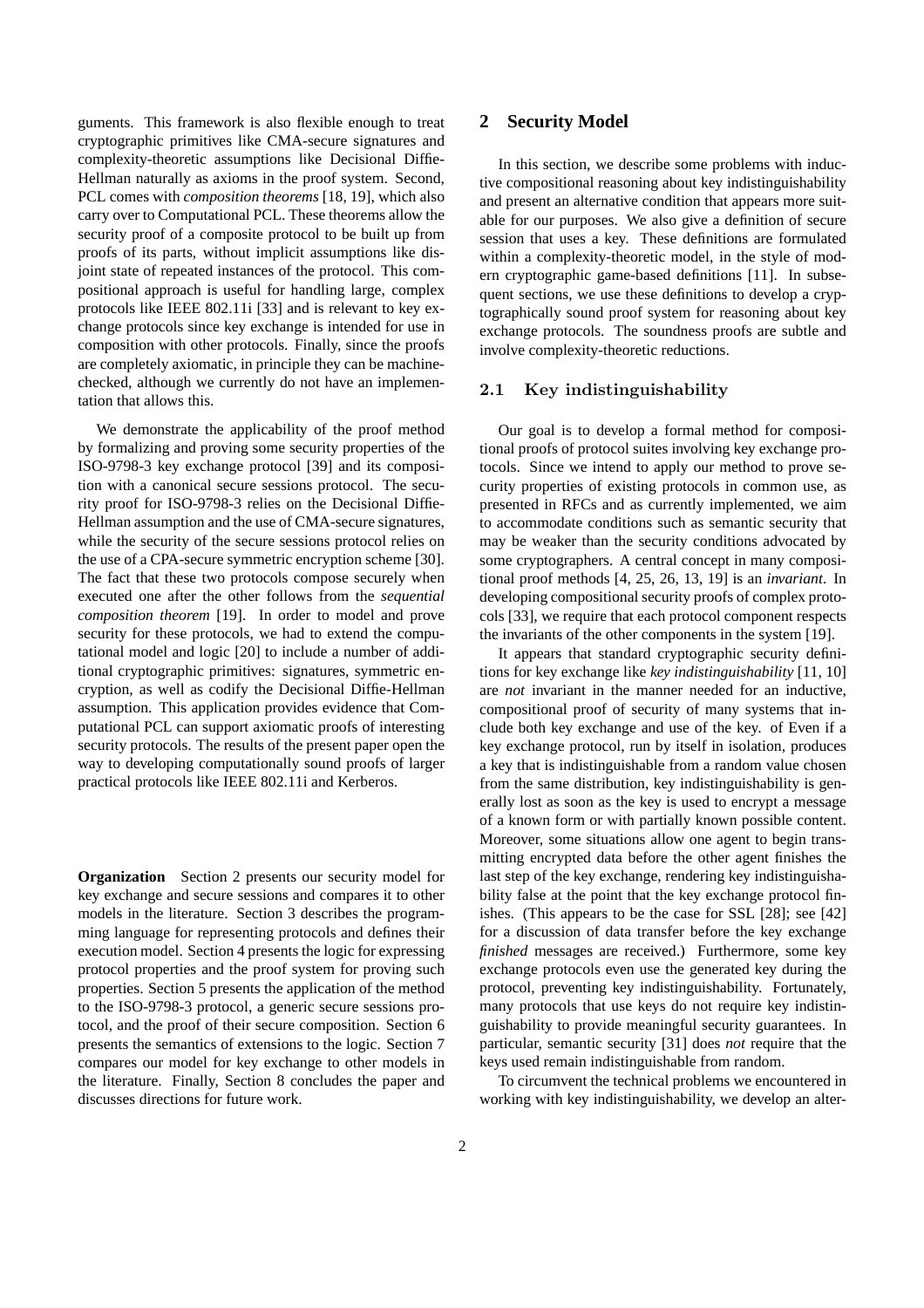native notion that is parameterized by the security goal of the application in which the resulting key is used. As concrete examples, we consider cases where the key is used for encryption or MAC. The security definition for key exchange requires that the key produced is "good" for that application, i.e. an adversary interacting with the encryption scheme using this key cannot win the security game for that scheme (for example, the IND-CPA game for encryption). The resulting definition for key exchange is invariant under composition with the application protocol which uses the key.

Some interesting issues related to key indistinguishability were raised by Rackoff, who proposed an example protocol that is explained in the appendix of [14]. Rackoff's example illustrates the difference between key indistinguishability based on an attacker who uses a challenge (the key or a surrogate chosen randomly from the same distribution) to interact with subsequent steps of the key exchange protocol, and indistinguishability based on an attacker who cannot execute further protocol steps. The definition of key usability that we use in this paper is similar to the weaker notion of key indistinguishability in that the adversary who attempts to win, for example, the IND-CPA game for encryption, does not have the opportunity to interact further with other protocol participants. On the other hand, because protocols (such as SSL [28]) that provide key confirmation steps will also fail the stronger form of definition suggested by Rackoff's example, we consider the weaker condition we use advantageous for certain practical settings. Specifically, we believe that whatever security properties are enjoyed by practical key exchange protocols in current use, there is merit in being able to state and prove these properties precisely. We also believe that the setting presented in this paper provides a useful starting point for expressing and reasoning about stronger security conditions.

We emphasize that the definition and subsequent theorems below apply to any cryptographic primitive that satisfies the application game condition, e.g., the ENC axiom (presented in Section 4.2) holds for any encryption scheme that satisfies the IND-CPA condition.

# 2.2 Key usability

While there are many desirable properties a "good" key exchange protocol might satisfy, such as key freshness, high key entropy, and agreement, one essential property is that the key should be suitable for use. Specifically, an adversary who interacts with the key exchange protocol should not be able to extract information that can compromise the application protocol which uses the resulting key. This is the main idea underlying the security definition that we develop in this section. The specific applications that we focus on here are symmetric encryption and message authentication codes. But the definition can be extended in a natural manner to cover other primitives. There are several ways in which this intuition can be translated into a security definition. We present one such definition below.

We define usability of keys obtained through a key exchange protocol  $\Sigma$  with respect to a class of applications  $S$  via a two-phase experiment. The experiment involves a two-phase adversary  $A = (A_e, A_c)$ . In the *key exchange phase*, the honest parties run sessions of the protocol following the standard execution model: each principal executes multiple sessions of the protocol (as both initiator and responder) with other principals; the communication between parties is controlled by the adversary  $A_e$ . At the end of the key exchange phase, the adversary selects a challenge session sid among all sessions executed by the honest parties, and outputs some state information St representing the information  $A_e$  was able to gather during its execution. Let  $k$  be the key locally output by the honest party executing the session sid. At this point, the experiment enters its second phase—the *challenge phase* where the goal of the adversary is to demonstrate an attack against a scheme  $\Pi \in S$  which uses the key k. After  $A_c$  receives as input  $St$ , it starts interacting with  $\Pi$  according to the game used for defining security of the application protocols in S. For example, if  $S$  is a set of encryption schemes, then the relevant game may be IND-CPA, IND-CCA1, or IND-CCA2 [30]. Since the specific task we treat in this paper is secure sessions, we formalize the case when the game defines IND-CPA security. Thus, in playing the game,  $A_c$  has access to a left-right encryption oracle under  $k$ , and in addition, it receives as input the state information from  $A_e$ . The advantage of the adversary is defined as for the standard IND-CPA game with the difference that the probability is taken over the random coins of the honest parties (used in the execution of the protocol), the coins of the two adversaries, and the coins used for encryption in the challenge phase. The keys obtained by running the key exchange protocol are usable for the schemes in  $S$  if this advantage is bounded above by a negligible function of the security parameter, for *all* encryption schemes in S. The universal quantification over schemes is used to capture the fact that the security property is guaranteed for all encryption schemes which satisfy the IND-CPA condition. This idea is formally stated as Definition 1 below.

We note that in this definition the adversary  $A_c$  is not allowed to interact with the key exchange protocol in the challenge phase. In subsequent work, we plan to explore variants of this definition with other forms of communication between the adversaries  $\mathcal{A}_{e}$  and  $\mathcal{A}_{c}$ . Note also that this setting does not consider dynamic corruption and gives the adversary access to one key from one session, as opposed to multiple keys from multiple sessions.

**Definition 1.** *Consider the following experiment*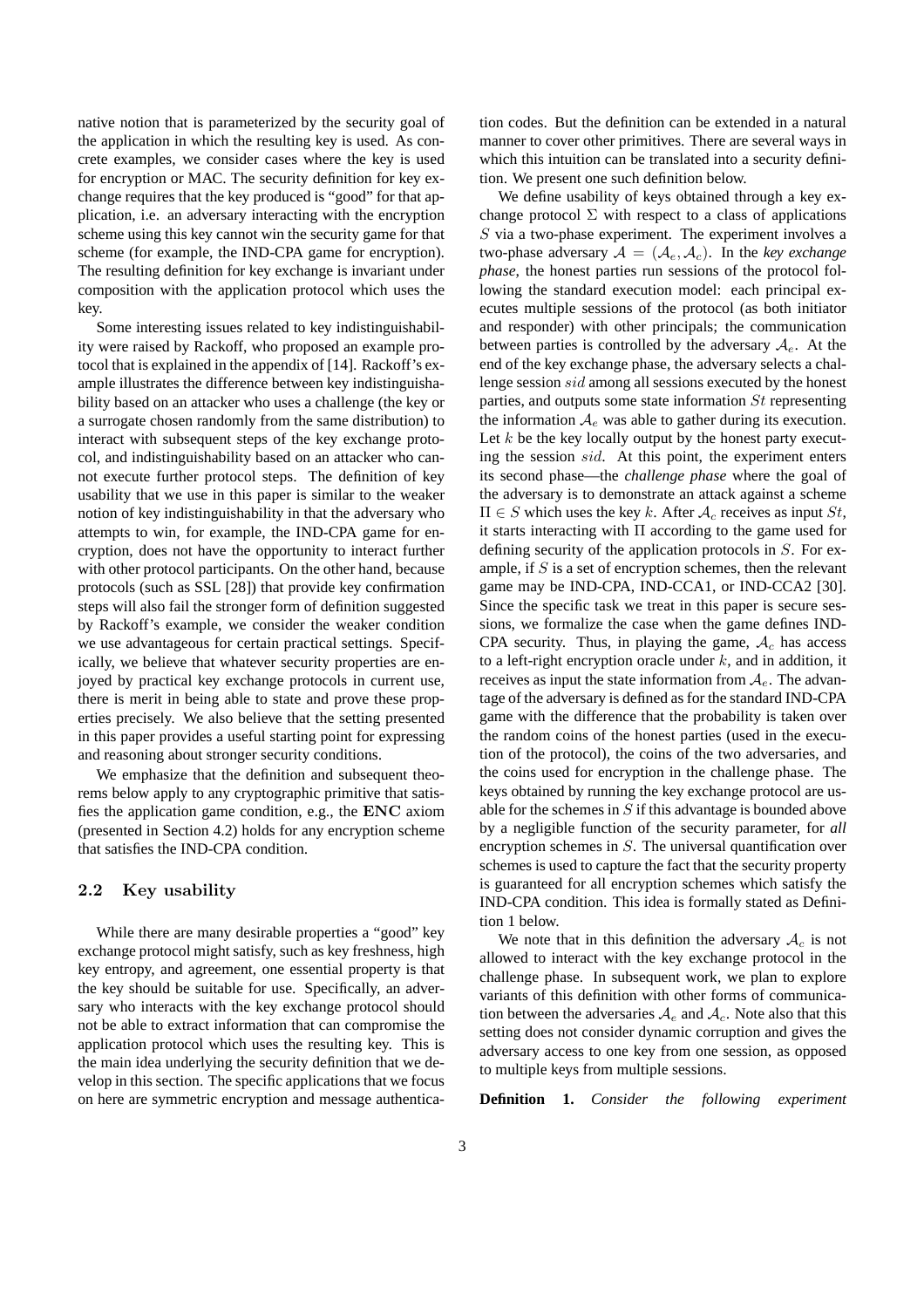$\mathbf{Exp}^b_{\mathcal{A},\Sigma,\Pi}(\eta)$ *, involving an adversary*  $\mathcal{A} = (\mathcal{A}_e, \mathcal{A}_c)$ *, a key exchange protocol* Σ *and an encryption scheme*  $\Pi = (K, \mathcal{E}, \mathcal{D})$ *. The experiment is parameterized by the bit* b*.*

• The adversary  $A_e$  is given as input the security para*meter and can make the following queries:*

*– Request that a new principal* i *be added to the system: new pairs of encryption/decryption keys are generated for the principal via*  $(pk_i, sk_i) \stackrel{\$}{\leftarrow} \mathcal{K}(\eta)$ *. The principal is willing to engage in any number of sessions of the key exchange protocol as both initiator and responder, with any other principal in the system.*

*– Send a message* m *to a protocol session: the receiving party processes* m *and returns to* A<sup>e</sup> *the answers it computes according to the protocol.*

*– At some point* A<sup>e</sup> *finishes its execution and outputs* (sid, St)*, that is a session identifier and some state information.*

- Adversary  $A_c$  *is given the state information* St and *is provided access to a left-right encryption oracle*  $\mathcal{E}(LR(\cdot,\cdot,b),k)$  *keyed with the key k locally output in session* sid*.*
- Adversary  $A_c$  plays the standard IND-CPA game: it *submits pairs of equal-length messages*  $(m_0, m_1)$  *to the encryption oracle and obtains in return*  $\mathcal{E}(m_b, k)$ *.*
- *At some point* A<sup>c</sup> *finishes its execution and outputs a guess bit* d*, which is also the output of the experiment.*

For any adversary  $A = (A_e, A_c)$  *we define its advantage as:*

$$
\mathbf{Adv}_{\mathcal{A},\Sigma,\Pi}^{ke}(\eta) = Pr[\mathbf{Exp}_{\mathcal{A},\Sigma,S}^{1}(\eta) = 1] - Pr[\mathbf{Exp}_{\mathcal{A},\Sigma,S}^{0}(\eta) = 1] \text{crecy property.}
$$

*and say that keys exchanged through* Σ *are usable in schemes in S if for any*  $\Pi \in S$  *the advantage of any probabilistic, polynomial-time adversary* A *is negligible.*

The definition can be easily modified to define a similar usability property of keys for other primitives, for example, message authentication codes, by appropriately changing the security game that is played in the second phase.

The above definition of usability is consistent with accepted definitions of symmetric key-based primitives based on security against adversaries that are allowed arbitrary uses of the primitive in a priori unknown settings. In addition, our model considers the possibility that key generation is accomplished using a key exchange protocol instead of a non-interactive algorithm. The adversary is provided with auxiliary information obtained by interacting with this protocol.

#### 2.3 Logical formalization

**Key exchange** The game described in section 2.2 is used to define the semantics of a "Goodkey" predicate and to provide the basis for computational proofs of the soundness of formal axioms using this predicate. In fact, the basic predicate of the logic is GoodKeyAgainst, which asserts that a key is good against a specific agent; the truth of this predicate at any point in the run of one or more protocols will depend on the additional information available to that agent from observations about the protocol steps and actions of any protocol adversary. In logical proofs involving key exchange protocols and their use, we use a derived predicate SharedKey, which asserts that a key is good against any agent not among those sharing the key. (The agents who share the key are arguments to the predicate.)

Secure sessions Formulas involving SharedKey are also used to reason about protocols that use a key generated by a key exchange protocol. A key obtained by running a key exchange protocol may be used to encrypt and authenticate subsequent communication in what is commonly referred to as a *secure session* or *secure channel*. As an example, we will use a formula involving SharedKey as a precondition to a proof of security of a simple one-message protocol in which the sender encrypts some data using a symmetric encryption scheme. Such a session provides *secrecy* if, assuming the sender flips a coin and sends one of two known messages  $m_0$  or  $m_1$  depending on the outcome, the attacker's probability of determining which message was sent is close to  $1/2$ . We express these additional probabilistic properties using other predicates of Computational PCL. While secure sessions typically provide integrity and replay protection guarantees, in this paper, we only focus on the se-

**Composition** We obtain a security proof of the composition of key exchange with secure sessions using a general composition theorem [19]. In carrying out the composition, we ensure that the two protocols do not degrade each other's security guarantees. Technically, this is accomplished by checking that each component respects the invariants of the other. It is important to notice the distinction between the "conditional" composition used in this logic and "universal" composition approaches [12, 8]. Specifically, the PCL composition theorems only apply when a protocol is composed with protocol steps that respect specified invariants. No guarantees are expressed or implied for composition with protocols that violate invariants that are needed.

Because of the requirements on composition, some provable properties may only hold under relatively stringent conditions. In our framework, it may be possible to prove security properties of a key exchange protocol, assuming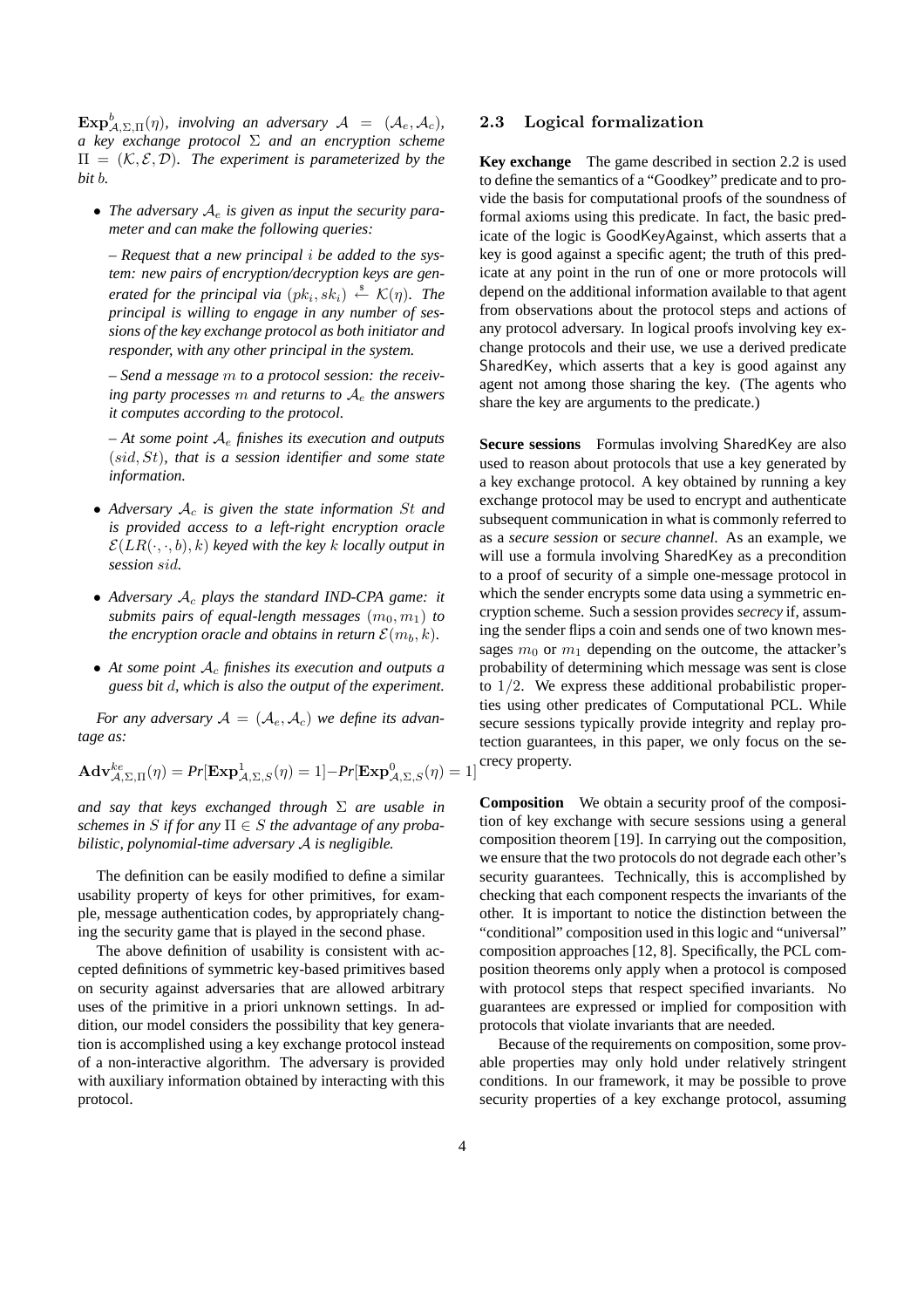$$
\begin{array}{rl} \mathbf{Init}(\tilde{Y}) & \equiv & \mathbf{[} & \\ & \mathbf{new}\,x; & \\ & gx := \mathbf{expg}\,x; & \\ & \mathbf{send}\,\hat{X},\hat{Y},gx; & \\ & \mathbf{recieve}\,\hat{Y},\hat{X},z,s; & \\ & \mathbf{verify}\,s,(z,gx,\hat{X}),\hat{Y}; & \\ & r := \mathbf{sign}\,(gx,z,\hat{Y}),\hat{X}; & \\ & \mathbf{send}\,\hat{X},\hat{Y},r; & \\ & k := \mathbf{dkeyken}\,x,z; & \\ & \mathbf{Resp} & \equiv & \mathbf{[} & \\ & \mathbf{receive}\,\hat{X},\hat{Y},w; & \\ & \mathbf{new}\,y; & \\ & gy := \mathbf{expg}\,y; & \\ & r := \mathbf{sign}\,(gy,w,\hat{X}),\hat{Y}; & \\ & \mathbf{send}\,\hat{Y},\hat{X},gy,r; & \\ & \mathbf{receive}\,\hat{X},\hat{Y},t; & \\ & \mathbf{verify}\,t,(w,gy,\hat{Y}),\hat{X}; & \\ & k := \mathbf{dkeyken}\,y,w; & \\ & \mathbf{y} \end{array}
$$

#### **Figure 1. Roles of the ISO-9798-3 protocol**

certain invariants, even if the key exchange protocol is augmented to provide a decryption oracle after one party has completed the protocol. However, the condition given in Definition 1 must be understood as only guaranteeing usefulness of the key material itself, apart from some aspects of interaction between the key exchange protocol and protocols that use the key. In our framework, the way the key is used is handled by the composition theorems. In particular, a key exchange protocol that provides a decryption oracle will generally not satisfy the requirements of the composition theorem since the subsequent key usage protocol will typically require that no such mechanisms are present.

### **3 Modeling Protocols**

We use a simple "protocol programming language" based on [24, 18, 19] to represent a protocol by a set of roles, such as "Initiator", "Responder" or "Server", each specifying a sequence of actions to be executed by a honest participant. Protocol actions include nonce generation, signature creation and verification, pattern matching, and communication steps (sending and receiving). The actions expg and dhkeyken are used to create a public Diffie-Hellman key ( $v := g^x$ ), and to create a key based on a Diffie-Hellman public/private key pair  $(v :=$  $KeyGen(PRF(y^x))$ ), respectively. In Table 1 we show how to specify the roles of the ISO-9798-3 protocol using this language.

As usual, we consider a two-phase execution model. In the initialization phase of protocol execution, we assign a set of roles to each principal, identify a subset which is honest, and provide all entities with keys for digital signature creation/verification, a public group generator for the Diffie-Hellman key exchange, and random coins. In the execution phase, the adversary executes the protocol by interacting with honest principals. We make the standard assumption that the adversary has complete control over the network, i.e. it sends messages to the parties and intercepts their answers, as in the accepted cryptographic model of [11].

Informally, a formula of the logic expresses a property of all *runs* of a protocols, where a run is a record of all actions executed by honest principals and the attacker during protocol execution. Since honest principals execute symbolic programs, a run contains symbolic descriptions of the actions executed by honest parties as well as the mapping of bitstrings to variables. On the other hand, although the attacker may produce and send arbitrary bitstrings, the run only records the send-receive actions of the attacker, and not its internal actions. The execution model is presented in more detail in an earlier paper [20].

### **4 Protocol Logic**

In this section, we present relevant parts of the syntax and proof system of Computational PCL [20]. The syntax indicates the kinds of protocol security properties that are expressible in the logic. The proof system is used for axiomatically proving such properties for specific protocols. It includes axioms capturing properties of cryptographic primitives like signature and encryption schemes, which are used as building blocks in protocol security proofs.

#### 4.1 Syntax

The formulas of the logic are given in Table 1. Protocol proofs usually use modal formulas of the form  $\psi[P]_{\tilde{Y}}\varphi$ . The informal reading of the modal formula is that if  $\tilde{X}$  starts from a state in which  $\psi$  holds, and executes the program  $P$ , then in the resulting state the security property  $\varphi$  is guaranteed to hold irrespective of the actions of an attacker and other honest agents. Many protocol properties are naturally expressible in this form (see Section 5 for examples). Most formulas have the same intuitive meaning as in the symbolic model [18, 19], except for predicates Indist and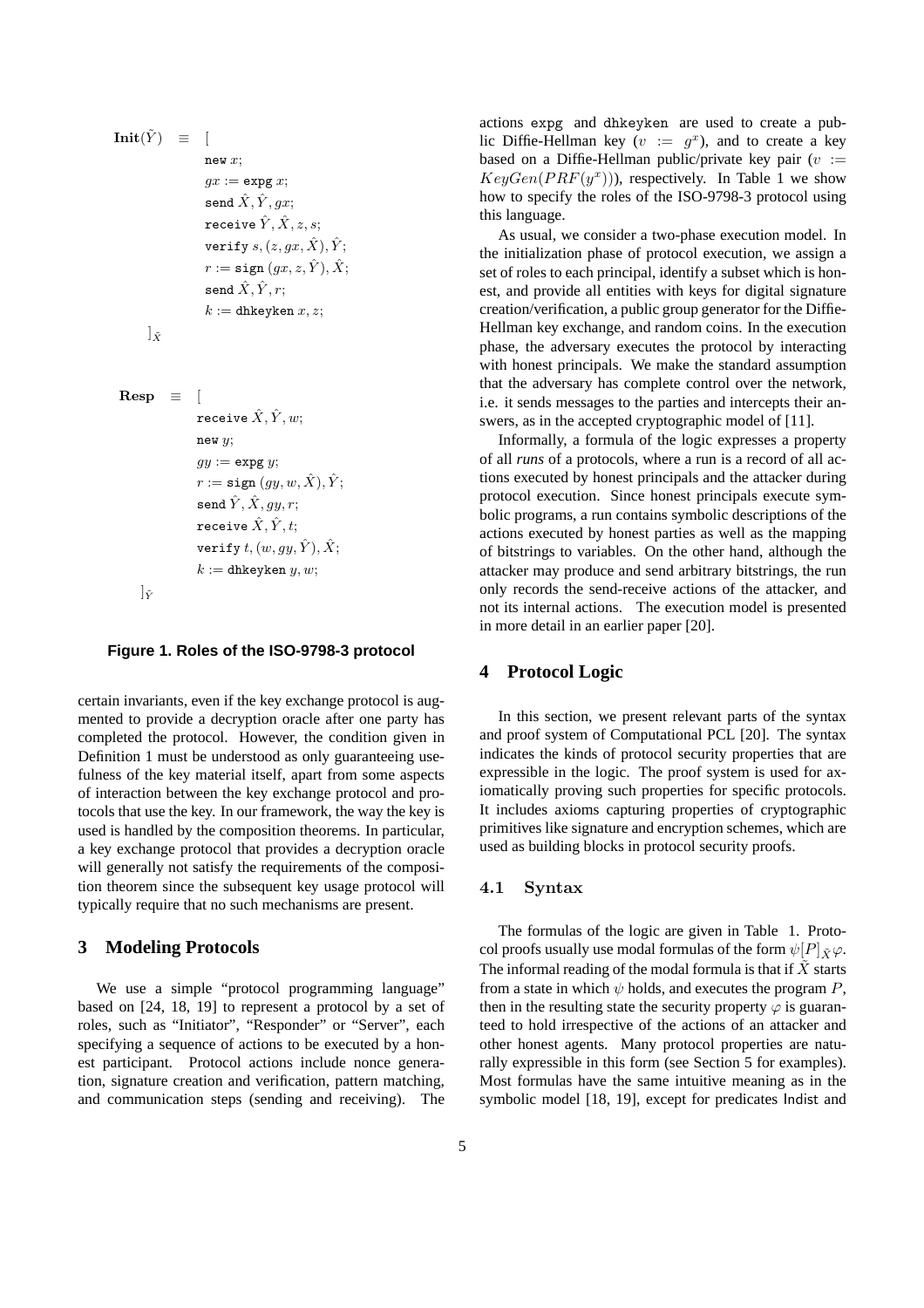### **Action Predicates:**

a ::= Send $(T, t)$  | Receive $(T, t)$  | Verify $(T, t, N)$  |  $Sign(T, t)$  | Encrypt $(T, t, k)$  | Decrypt $(T, t, k)$  |  $New(T, n)$ 

#### **Formulas:**

$$
\varphi ::= \begin{array}{ll}\mathsf{a} \mid t = t \mid \mathsf{Start}(T) \mid \mathsf{Indist}(T, t) \mid \\ \mathsf{GoodKey Against}(T, t) \mid \mathsf{Fresh}(T, t) \mid \\ \mathsf{Honest}(N) \mid \mathsf{Container}(t, t) \mid \\ \mathsf{DHSource}(T, t) \mid \mathsf{PSource}(T, n, t, t) \mid \\ \varphi \land \varphi \mid \varphi \lor \varphi \mid \exists V. \varphi \mid \forall V. \varphi \mid \neg \varphi \mid \varphi \supset \varphi \mid \varphi \Rightarrow \varphi \end{array}
$$

### **Modal formulas:**

 $\Psi \ ::= \ \varphi \ [Strand]_T \ \varphi$ 

#### **Table 1. Syntax of the logic**

GoodKeyAgainst. We describe the meaning of standard formulas informally below, and give a precise semantics in a later section. Predicates that are most relevant to the key exchange example are presented alongside proof rules in the next subsection.

For every protocol action, there is a corresponding action predicate which asserts that the action has occurred in the run. For example, Send $(X, t)$  holds in a run where the thread  $\tilde{X}$  has sent the term t. Action predicates are useful for capturing authentication properties of protocols since they can be used to assert which agents sent and received certain messages. Fresh $(X, t)$  means that the value of t generated by  $\tilde{X}$  is "fresh" in the sense that no one else has seen any messages containing t, while Honest $(\hat{X})$  means that  $\hat{X}$ is acting honestly, *i.e.*, the actions of every thread of  $\hat{X}$  precisely follow some role of the protocol.

### 4.2 Proof System

The proof system used in this paper is based on the proof system for the symbolic execution model developed in [18, 19, 5]. A first step towards developing a proof system faithful to the complexity-theoretic semantics is given in [20]. In this section, we describe the predicates and axioms for reasoning about Diffie-Hellman, symmetric encryption, and signature primitives introduced in this paper. The soundness theorem for the extended proof system is in Section 6. We reiterate that the advantage of using the proof system is that its justification using cryptographic-style arguments is a one-time mathematical effort; protocol proofs can be carried out symbolically using the proof system without explicitly reasoning about probability and complexity.

**Diffie-Hellman key exchange:** Reasoning about Diffie-Hellman key exchange can be divided into two steps. First we reason about symbolic actions of honest participants; then we deduce computational key secrecy properties from the fact that honest principals follow certain rules when dealing with Diffie-Hellman key material.

The DHSource predicate is used to reason about the source of a piece of information, such as a nonce. Intuitively, the formula DHSource( $\tilde{X}, x$ ) means that the thread  $\tilde{X}$  created the nonce x, and in all subsequent actions of that thread it appears only in expg and dhkeyken actions. In  $\varphi$  other words, DHSource( $\tilde{X}, x$ ) holds if a thread only uses x "inside" exponential  $g^x$  or a key  $k = KeyGen(PRF(y^x))$ .

We extend the proof system with the following axioms used for reasoning about the DHSource axiom. The second is written with a side condition involving the subterm relation ⊆.

S0 
$$
\top
$$
 [new x] <sub>$\tilde{X}$</sub>  DHSource( $\tilde{X}, x$ )  
\nS1 DHSource( $\tilde{X}, x$ )[a] <sub>$\tilde{X}$</sub>  DHSource( $\tilde{X}, x$ )  
\nwhere  $(x \not\subseteq a$  or a = expg x  
\nor a = dhkeyken y, x and  $x \not\subseteq y$ )

Axioms S0 and S1 model introduction and persistence of the DHSource predicate. Informally, after a thread  $\tilde{X}$  creates a new nonce x, DHSource( $\hat{X}, x$ ) holds (axiom S0), and it continues to hold (axiom S1) as long as the thread does not use x, other than creating a public key  $g^x$ , and creating and using a shared key  $v = y^x$ . Axioms **S0** and **S1** capture simple properties about information flow within a program and we prove their soundness using direct arguments. When we use these axioms in a formal proof, we are essentially performing induction over symbolic actions of honest parties proving that they treat Diffie-Hellman exponents in a correct way.

The result of a good key exchange protocol is a shared key  $k$  which is indistinguishable from a randomly chosen key by a polynomial-time attacker. As discussed in the introduction, after the key is used (e.g. to establish a secure session), partial information about the key is revealed to the attacker. In our model we capture the quality of a key using the predicate GoodKeyAgainst. Informally we wish to capture the property that the key can be securely used for encryption, even if the attacker has some partial information about the key. A bit more formally, GoodKeyAgainst $(X, k)$  holds whenever no probabilistic polynomial-time algorithm, given  $\hat{X}$ 's view of the run, can win the IND-CPA game if the challenger uses key  $k$  instead of a key generated using the key generation algorithm. We often use the shorthand SharedKey( $\tilde{A}, \tilde{B}, k$ ) to denote, that  $k$  is a good key against everyone except  $\tilde{A}$ and  $\tilde{B}$ . More precisely SharedKey( $\tilde{A}$ ,  $\tilde{B}$ ,  $k$ )  $\equiv \forall \tilde{X}$ ( $\tilde{X}$  =  $\tilde{A} \vee \tilde{X} = \tilde{B} \vee$  GoodKeyAgainst $(\tilde{X}, k)$ ).

We extend the proof system with the following axiom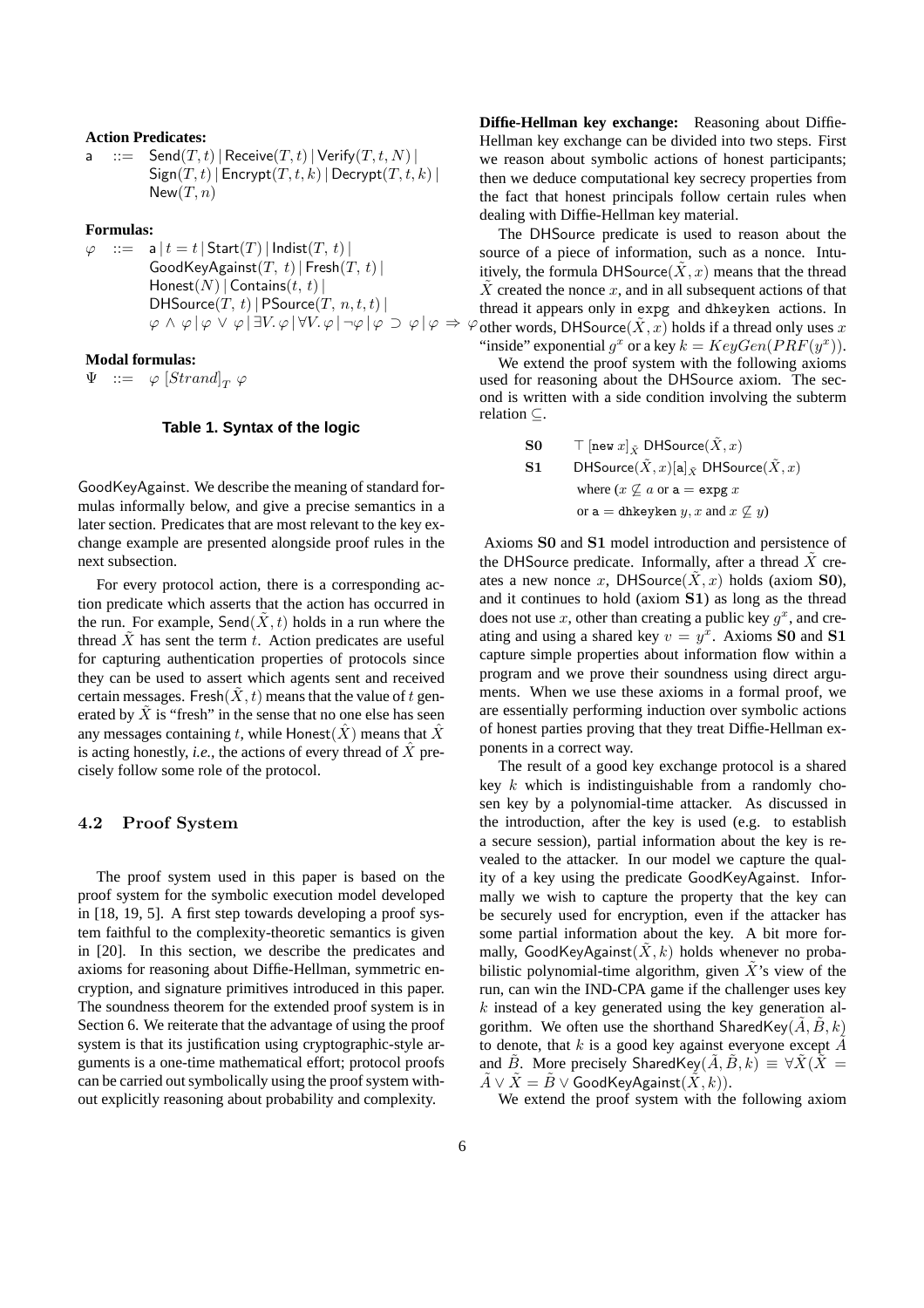used for establishing key secrecy in Diffie-Hellman key exchange.

**DH** Honest $(\hat{X}, \hat{Y})$  ∧ DHSource $(\tilde{X}, x)$  ∧ DHSource $(\tilde{Y}, y)$  $\wedge$ KeyGen $(\tilde{X}, k, x, g^y) \Rightarrow$  SharedKey $(\tilde{X}, \tilde{Y}, k)$ 

Axiom DH says that if two threads of honest agents  $\tilde{X}$ and  $\tilde{Y}$  use their respective private key in a safe way, then the shared key generated from  $g^{xy}$  can be safely used with any IND-CPA secure encryption scheme. Note that this axiom does not capture key agreement: threads  $\tilde{X}$  and  $\tilde{Y}$  could in principle have different keys (or no keys at all). Key agrement has to be established by other methods. We prove the soundness of axiom DH using a cryptographic-style reduction to the security of the underlying IND-CPA secure encryption scheme and to the Decisional Diffie-Hellman assumption. The proof employs a hybrid argument and is sketched in Section 6.

**Signatures:** The signature axiom is given below.

 $\mathbf{SIG}$  Verify $(\tilde{X}, m, \hat{Y}) \wedge$  Honest $(\hat{X}, \hat{Y}) \Rightarrow \exists \tilde{Y}$ .  $\mathsf{Sign}(\tilde{Y}, m)$ 

Informally, this axiom says that if a thread  $\hat{X}$  performs a successful signature verification step using a public key of an honest party  $\hat{Y}$  then there has to be a thread  $\tilde{Y}$  of agent  $\hat{Y}$  that performed the signature operation on the same message. This axiom captures unforgeability of signatures and its soundness is proved by reduction to the CMA-security game for signatures. A complete proof will appear in the full version of this paper.

**Symmetric Encryption:** In the symbolic model [18, 19], the predicate Has states that a principal can "derive" a message or its contents from the information gathered during protocol execution. Since secrecy in the computational model involves absence of any partial information, we use the predicate  $Indist(\tilde{X}, t)$  to state that no probabilistic polynomial-time algorithm, given  $\tilde{X}$ 's view of the run, can distinguish the actual bitstring corresponding to the term  $t$  from a random bitstring chosen from the same distribution.

The PSource( $\tilde{X}, b, m, k$ ) predicate means that the bit b and the message m were chosen by  $\tilde{X}$  via a pick action, and in all subsequent actions of that thread b does not appear, and  $m$  appears only inside encryptions with the key  $k$ . We use it for expressing security properties of symmetric encryption schemes and reasoning about protocols which use such schemes.

We extend the proof system with the following axioms

used for reasoning about symmetric encryption.

| PS0 | $\top$ $[(m, b) = \text{pick } m_0, m_1]_{\tilde{X}}$ PSource $(\tilde{X}, b, m, k)$ |
|-----|--------------------------------------------------------------------------------------|
|     |                                                                                      |

**PS1** PSource $(\tilde{X}, b, m, k)$ [a]<sub> $\tilde{X}$ </sub> PSource( $\tilde{X}, b, m, k$ )  $(m, b \not\subseteq a \text{ or } a = \text{enc } m, k)$ 

ENC PSource $(\tilde{X}, b, m, k) \wedge$  Honest $(\hat{X}, \hat{Y}) \wedge$ SharedKey( $\tilde{X}, \tilde{Y}, k$ ) ∧  $( \mathsf{Decrypts}(\tilde{Y}, m, k) \wedge \mathsf{contains}(m, m') \wedge$ Send $(\tilde{Y},m'')\supset\neg\mathsf{contains}(m'',m'))\wedge$ (Decrypts $(\tilde{X}, m, k) \wedge$  Contains $(m, m') \wedge$ Send $(\tilde{X},m'')$  ⊃  $\neg$ Contains $(m'',m'))$  ∧  $\wedge \tilde{Z} \neq \tilde{X} \wedge \tilde{Z} \neq \tilde{Y} \Rightarrow$  Indist $(\tilde{Z}, b)$ 

Axiom ENC captures the properties of an IND-CPA encryption scheme. Informally, in a scenario where  $k$  is a shared key between threads  $\tilde{X}$  and  $\tilde{Y}$ , if  $\tilde{X}$  chooses a message  $m$  and the bit  $b$  via a pick action, and both threads follow the rules of the IND-CPA game (i.e. the do not send parts of messages they decrypt) then the bit  $b$  should be indistinguishable from a random bit to any other party.

**Discussion:** The presented axioms deduce computational properties based on symbolic actions executed by individual honest parties. This resembles the setup in defining security properties of cryptographic primitives using games. For example, in the IND-CPA game the challenger is required to generate a random key and use it for encryption only. If this syntactic property is satisfied, then the security condition (semantic security) is guaranteed to hold for all computational adversaries interacting with the challenger. The predicates DHSource and PSource are used to exactly state symbolic constraints for actions of honest parties. The axioms DH and ENC bridge the gap between the symbolic and computational world and are proven sound by reduction to security properties of corresponding primitives.

In Section 2.1 we pointed out that the key indistinguishability property is not invariant under composition. Specifically, focusing on the Diffie-Hellman example, we could have formulated the DH axiom to guarantee key indistinguishability by modifying the DHSource predicate to preclude the case where the resulting secret is used as a key. The resulting axiom could be proven sound by a similar reduction. However, this axiom will not be useful in a proof involving a composition of a key exchange protocol with a protocol that uses a key.

### **5 Applications**

# 5.1 Key Exchange

In this section, we use the protocol logic to formally prove a property of the ISO 9798-3 protocol. The ISO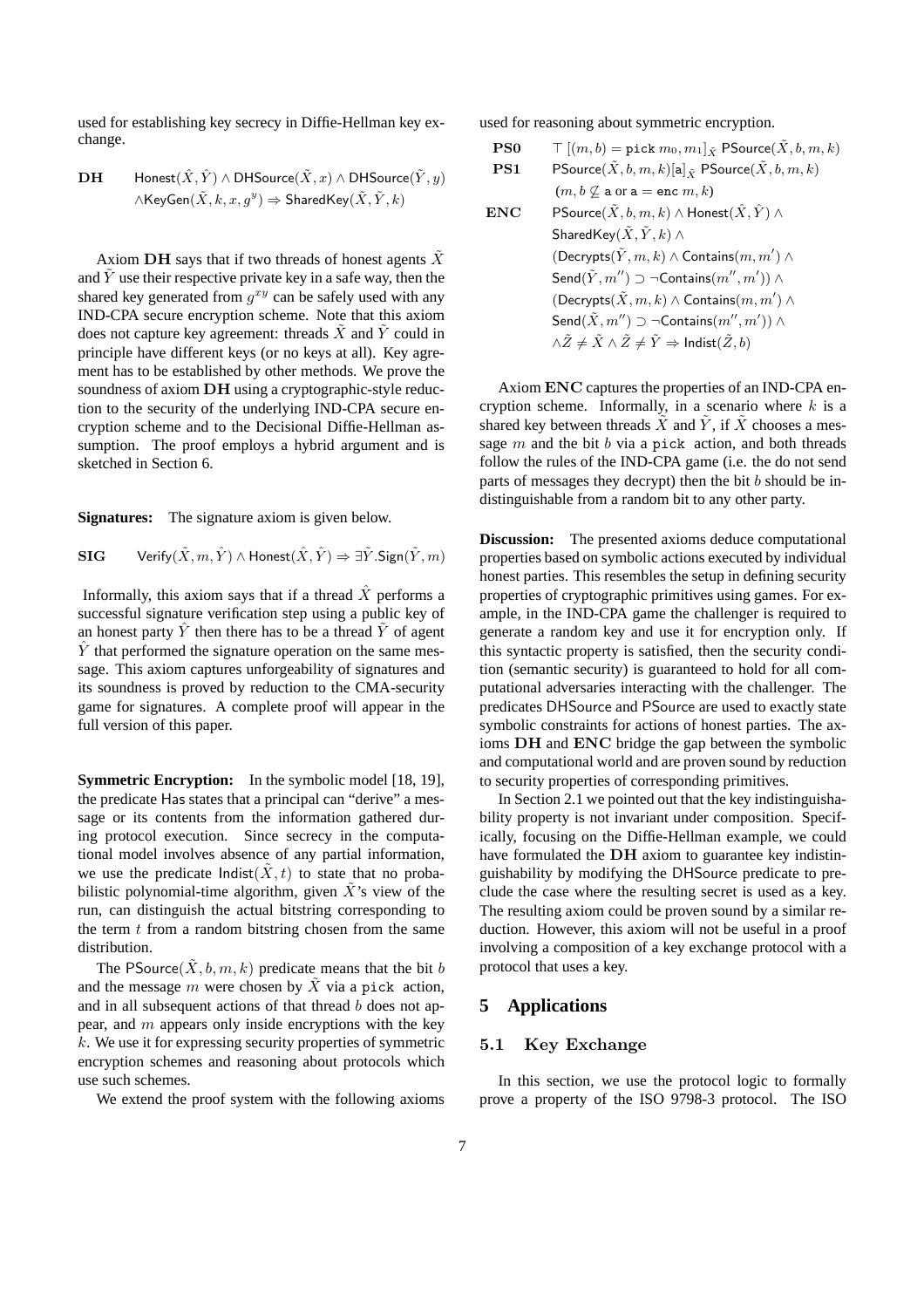9793-3 protocol is defined by a set of two roles  $Q_{ISO} =$ {Init, Resp}, comprising one role Init for the initiator of the protocol and one program Resp for the responder. The roles of the protocol, written using the protocol language are given in Figure 1.

Writing  $\text{Init} = \text{Init}(\tilde{Y})$  for the protocol steps of initiator  $\hat{X}$  communicating with responder  $\hat{Y}$ , the security guarantee for the initiator is expressed by the following formula:

$$
\begin{array}{lcl} Q_{ISO} & \vdash & \top \ [\mathbf{Init}]_{\tilde{X}} \ \mathsf{Honest}(\hat{X}, \hat{Y}) \supset \\ & & \exists \tilde{Y} . \exists y. \ z = g^y \wedge \mathsf{SharedKey}(\tilde{X}, \tilde{Y}, k) \end{array}
$$

This formula states the key usability property for the initiator when ISO-9798-3 protocol is run in isolation. More precisely, after the initiator  $\hat{X}$  completes the initiator steps with  $\hat{Y}$  then, assuming both agents are honest in all of their threads, there is one thread Y of agent Y that has established a shared key with  $\hat{X}$ . The meaning of the predicate SharedKey in this formula is defined using the game condition explained in Section 2. Note that this property is guaranteed against any polynomial time adversary when any number of sessions are executed concurrently. The only additional assumption is that honest agents follow roles of the ISO-9798-3 protocol.

The formal proof, given in Table 2, illustrates some general properties of our method. This example proof is modular, consisting of three distinct parts. In the first part of the proof, steps  $(1)-(2)$ , we establish that value x generated by the initiator is only used to create  $g^x$  and the final key  $g^{xy}$ . The reasoning in this step is non-cryptographic, and only relies on the structure of the program of the initiator. In the second step the analogous property for  $y$  is established based on the security of the signature scheme, and the structure of the responding program. Finally, the axiom that captures the DDH assumption is used to conclude that the key derived from  $g^{xy}$  is secure. Notice that the axioms SIG and DH are used independently to establish different security properties. The two properties are only combined in the last step of the proof.

The modular symbolic proof can be compared with conventional computational arguments, such as the computational proof of the same property by reduction. The reduction proof starts from an adversary against the key derived from  $g^{xy}$  and constructs two different adversaries, one against the DDH assumption and the other one against the signature scheme. The assumptions on signatures and DDH are used intertwined. Specifically, to argue that the adversary against DDH is successful, it is necessary to argue that the values that occur in a possible simulation are created by the honest party, and consequently, to argue that the signature scheme is secure. More generally, the analysis of protocols that use more primitives, and where the reduction uses multiple adversaries, the proofs become increasingly complex. In contrast, evidence drawn from work with the symbolic version of the logic indicates that axiomatic proofs are at the same level of complexity as our proof for the ISO-9798-3 protocol [1].

### 5.2 Secure Sessions

We formalize the definition of secure sessions presented in Section 2.3 for a protocol  $Q_{SS} = {\text{InitS}, \text{RespS}}$  below.

$$
\begin{array}{rcl} Q_{SS} & \vdash & \left[ (m,b)= \text{pick } m_0, m_1; \textbf{InitS}(\tilde{\mathbf{Y}},\mathbf{m}) \right]_{\tilde{X}} \\ & & \\ \textsf{Honest}(\hat{X},\hat{Y}) \wedge \tilde{Z} \neq \tilde{X} \wedge \tilde{Z} \neq \tilde{Y} \Rightarrow \textsf{Indist}(\tilde{Z},b) \end{array}
$$

In words, this formula states that if initiator  $\hat{X}$  picks one of two messages at random and executes the secure sessions protocol with  $\hat{Y}$ , then the attacker cannot distinguish, which of the two messages was transmitted.

As a concrete example, we consider the secure session protocol with the following initiator program. The responder simply decrypts the message.

$$
\mathbf{InitS}(\hat{Y}, m, k) \equiv \left[e := \texttt{enc } m, k; \texttt{send } \hat{Y}, e; \right]_{\tilde{X}}
$$

Using the proof system we can prove that this protocol provides the secure-session property between threads  $\tilde{X}$  and  $\tilde{Y}$ assuming that the key k is a shared key between  $\tilde{X}$  and  $\tilde{Y}$ , formally:

$$
\begin{aligned} &\text{SharedKey}(\tilde{X}, \tilde{Y}, k) \\ &\left[(m, b) = \text{pick } m_0, m_1; \text{InitS}(\tilde{\mathbf{Y}}, \mathbf{m}, \mathbf{k})\right]_{\tilde{X}} \\ &\text{Honest}(\hat{X}, \hat{Y}) \wedge \tilde{Z} \neq \tilde{X} \wedge \tilde{Z} \neq \tilde{Y} \Rightarrow \text{Indist}(\tilde{Z}, b) \end{aligned}
$$

The security property of an IND-CPA secure encryption scheme (expressed by axiom ENC) is central to this proof. This is a point of difference between the logic and the approaches which relate the symbolic and computational models [41, 8] and require stronger cryptographic assumptions such as IND-CCA-2.

# 5.3 Composition

We prove that the sequential composition of ISO-9798- 3 and the secure sessions protocol described above is also a good secure session protocol, when the key generated in the first part is used in the second part. We use the general sequential theorem of [19]. This involves two steps: a) the property guaranteed by ISO (that  $k$  is a shared key between  $\tilde{X}$  and  $\tilde{Y}$ ) is precisely the assumption of the secure sessions protocol; b) two protocols satisfy each other's invariants (e.g. line (6) of Table 2). This step guarantees that one protocol does not provide an oracle that can be used to break the security of the other protocol (see [19] for further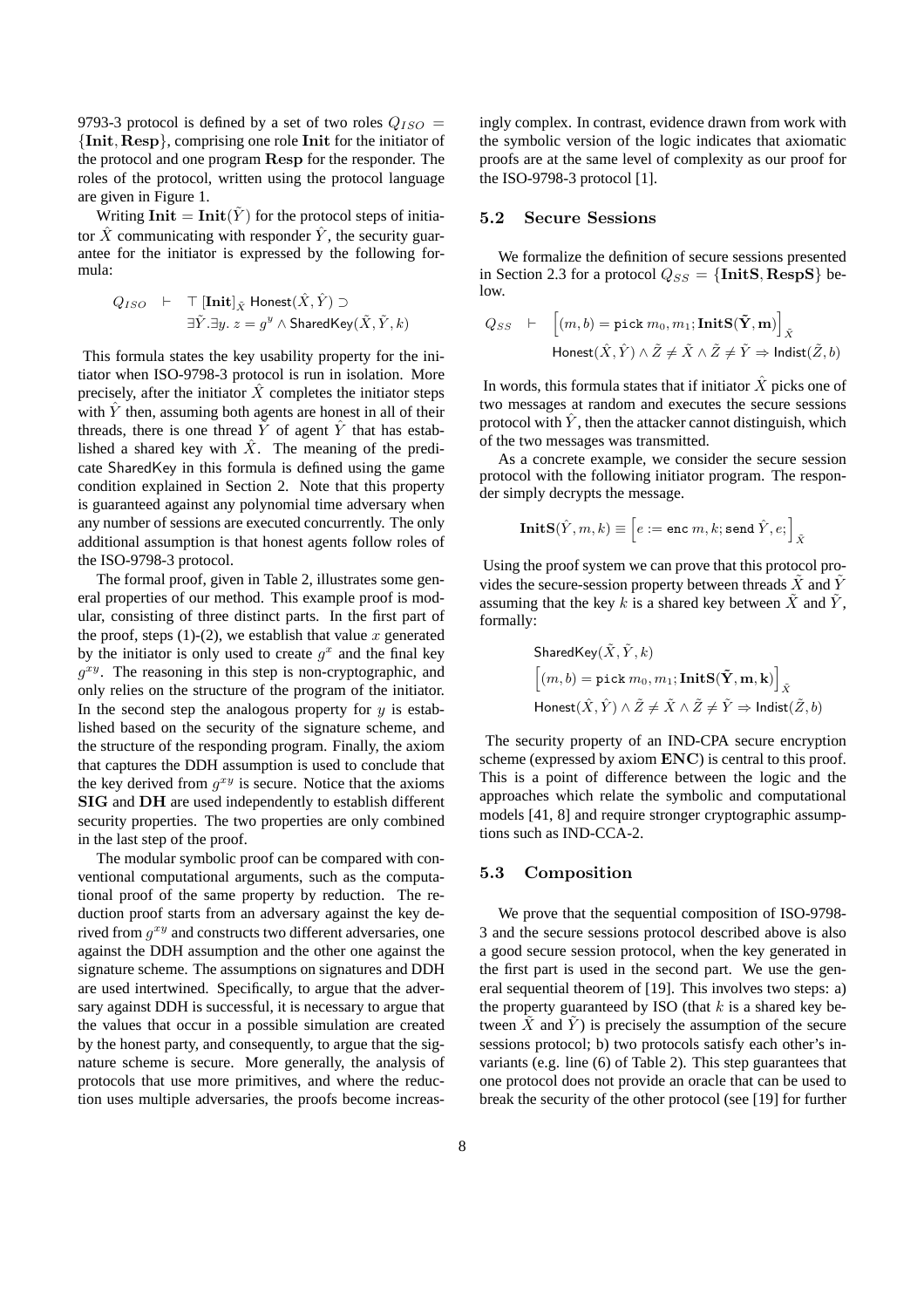| S <sub>0</sub>      | $\top$ [new $x; \vert_{\tilde{X}}$ DHSource $(X, x)$ ]                                                                                                                        | (1) |
|---------------------|-------------------------------------------------------------------------------------------------------------------------------------------------------------------------------|-----|
| $S1, (1)$           | $\top$ [Init] $\tilde{Y}$ DHSource( $\tilde{X}, x$ )                                                                                                                          | (2) |
| AA1                 | $\top$ [verify $s,(z,gx,\hat{X}),\hat{Y};$ ] $_{\tilde{X}}$ Verify $(\tilde{X},(z,gx,\hat{X}),\hat{Y})$                                                                       | (3) |
| P, SEQ, (3)         | $\top$ [Init] $_{\tilde{X}}$ Verify $(\tilde{X}, (z, gx, \hat{X}), \hat{Y})$                                                                                                  | (4) |
| $\textbf{SIG}, (4)$ | $\top$ [Init] $_{\tilde{Y}} \exists \tilde{Y}$ . Sign( $\tilde{Y}$ , $(z, gx, \hat{X})$ )                                                                                     | (5) |
| <b>HON</b>          | Honest $(\hat{Y}) \wedge$ Sign $(\tilde{Y}, (z, gx, \hat{X})) \supset \exists y. z = g^y \wedge \text{DHSource}(\tilde{Y}, y)$                                                | (6) |
| (6)                 | $\top$ [Init] $\chi$ Honest $(\hat{X}, \hat{Y}) \supset \exists \tilde{Y}.\exists y.\ z = g^y \wedge \mathsf{D}$ HSource $(\tilde{Y}, y)$                                     | (7) |
| (7), (2)            | $\top$ [Init] $\circ$ Honest $(\hat{X}, \hat{Y}) \supset \exists \tilde{Y}.\exists y.\ z = g^y \wedge \textsf{DHSource}(\tilde{X}, x) \wedge \textsf{DHSource}(\tilde{Y}, y)$ | (8) |
| $(8)$ , DH          | $\top$ $[\text{Init}]_{\tilde{X}}$ Honest $(\hat{X}, \hat{Y}) \supset \exists \tilde{Y}.\exists y. z = g^y \wedge \text{SharedKey}(\tilde{X}, \tilde{Y}, k)$                  | (9) |

#### **Table 2. Secrecy proof for the initiator in the ISO-9798-3 Protocol**

elaboration and examples of composition). The composition would not have worked if we used key indistinguishability instead of the weaker shared-key property.

Consider a protocol in which both parties execute session of the  $Q_{ISO}$  protocol followed by a session of protocol  $Q_{SS}$  protocol. Moreover, key used in the secure session protocol is exactly the key established in the key-exchange phase, while the message transmitted in the secure session phase in an arbitrary message obtained via input interface of a resulting protocol. Formally,  $Q = \{InitQ, RespQ\}$ where the initiators program is given by (responders program is analogous):

$$
\mathbf{InitQ}(\hat{Y},m) \quad \equiv \quad [\mathbf{Init}(\hat{Y}); \mathbf{InitS}(\hat{Y},k,m)]_{\tilde{X}}
$$

To formally prove that the combined protocol also provides secret session property we use composition theorems and the sequencing rules in steps as follows: First we need to ensure that protocols satisfy each others invariants, i.e.  $Q_{SS}$   $\vdash$   $\Gamma_{ISO}$  and  $Q_{ISO}$   $\vdash$   $\Gamma_{SS}$ , where  $\Gamma_{ISO}$  and  $\Gamma_{SS}$ are invariants used in the proof of the key exchange and the secure session protocol respectively. Informally,  $\Gamma_{ISO}$ requires that honest agents treat their Diffie-Hellman exponents correctly, while  $\Gamma_{SS}$  requires that no party possessing the shared key acts as a decryption oracle.

$$
\begin{array}{rcl} \Gamma_{ISO} & = & \text{Honest}(\hat{Y}) \wedge \text{Sign}(\tilde{Y},(z,gx,\hat{X})) \supset \\ & \exists y. \ z = g^y \wedge \text{DHSource}(\tilde{Y},y) \\ \Gamma_{SS} & = & \text{Honest}(\hat{X},\hat{Y}) \wedge \text{SharedKey}(\tilde{X},\tilde{Y},k) \wedge \\ & & (\text{Decrypts}(\tilde{Y},m,k) \wedge \text{contains}(m,m') \wedge \\ & \text{Send}(\tilde{Y},m'') \supset \neg \text{contains}(m'',m')) \\ & & (\text{Decrypts}(\tilde{X},m,k) \wedge \text{contains}(m,m') \wedge \\ & \text{Send}(\tilde{X},m'') \supset \neg \text{contains}(m'',m')) \end{array}
$$

When this is established, both proofs are still valid, using the sequencing rule and the fact that the  $Q_{SS}$  protocol does not invalidate DHSource predicate we establish that the shared-key property persists from the end of the  $Q_{ISO}$ protocol to the end of the  $Q_{SS}$  protocol. Finally using the properties of the  $Q_{SS}$  protocol, we establish that the combined protocol provides secure session property.

As mentioned in Section 2, there are key exchange protocols which satisfy the key usability property but may not compose well with any subsequent secure session. Using the same example, if a key exchange protocol provides a decryption oracle then  $\Gamma_{SS}$  will not be satisfied and the protocol composition will fail.

# **6 Computational Semantics and Soundness Theorem**

In this section, we outline the main ideas behind the computational semantics and present semantics for the predicates introduced in this paper. We also state the soundness theorem for the proof system and sketch the proof for one representative axiom, demonstrating the connection between validity of logical formulas and standard security definitions of cryptographic primitives. Because of space limitations, the portions of the semantics that are presented in full in [20] are only summarized here, allowing us to describe the semantics of predicates introduced in this paper in more detail. The reader wishing a complete explanation may consult Sections 6 and 7 of [20].

The meaning of a formula is defined with respect to a set of computational traces, where each trace corresponds to one particular execution of the protocol with all the parameters fixed (including the randomness of the attacker and honest parties). Intuitively, the meaning of a formula  $\varphi$  on a set T of computational traces is a subset  $T' \subseteq T$ that respects  $\varphi$  in some specific way. For example, an action predicate such as Send selects a set of traces in which a send occurs. The semantics of predicates Indist and GoodKeyAgainst are more complex and involve a second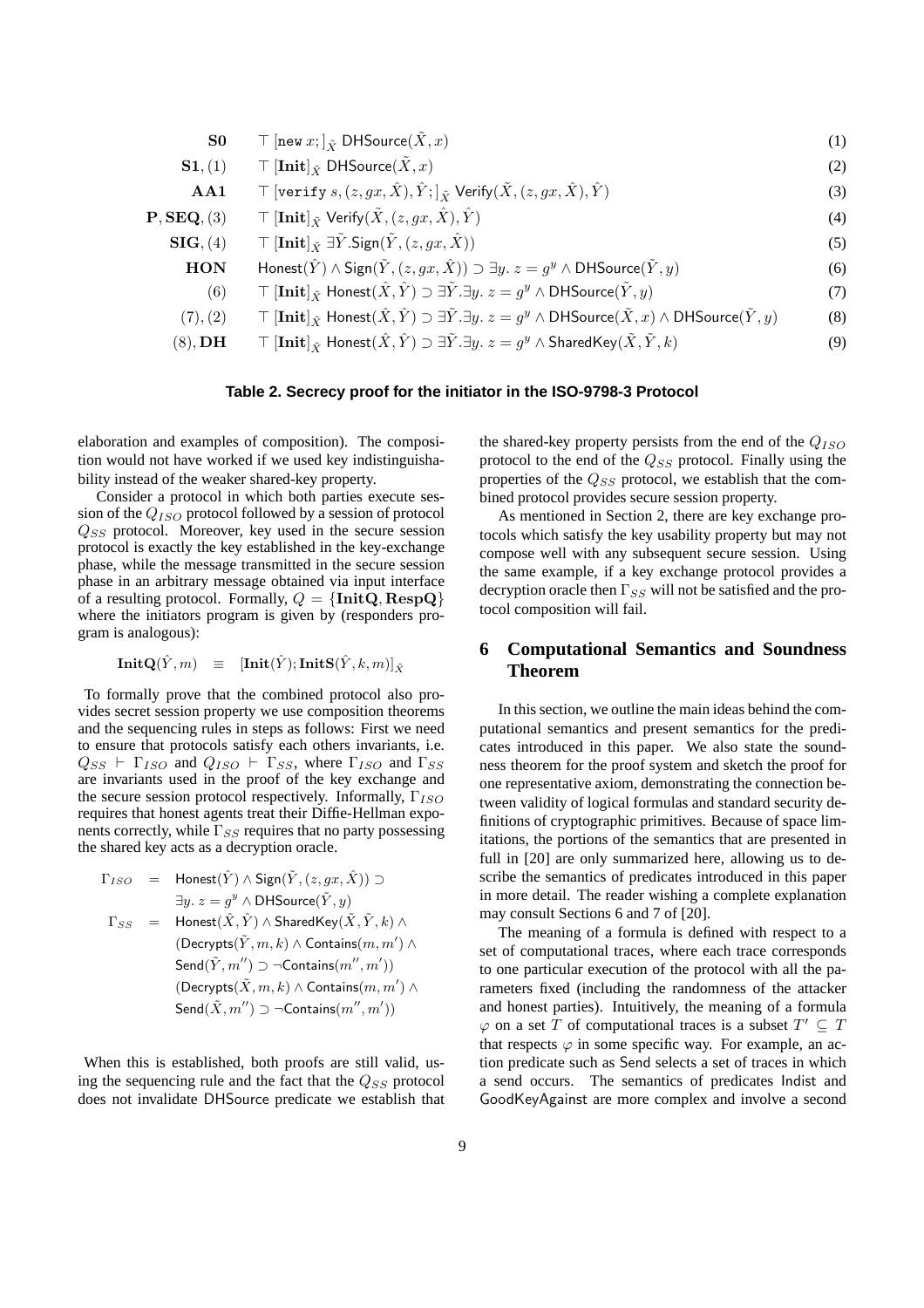phase of execution where the distinguisher tries to guess the secret value or break the encryption scheme.

We inductively define the set  $\left[\varphi\right](T,D,\epsilon)$  of traces that is the meaning of formula  $\varphi$  on the set T of traces, with distinguisher  $D$  and tolerance  $\epsilon$ . The distinguisher and tolerance are not used in any of the clauses except for Indist and GoodKeyAgainst, where they are used to determine whether the distinguisher has more than a negligible chance of distinguishing the given value from a random value or wining an IND-CPA game, respectively. A protocol Q will satisfy a formula  $\varphi$ , written  $Q \models \varphi$  if for all adversaries, distinguishers, and sufficiently large security parameter,  $\left[\varphi\right]$   $(T, D, \epsilon)$  is an overwhelming subset of the set of all possible traces produced by the interaction of protocol Q and attacker A.

Every trace  $t \in T$  includes a set of symbolic actions executed by the honest participants, as well as the mapping  $\lambda$ assigning bitstrings to all terms appearing in symbolic actions. A trace t also includes a mapping  $\sigma$  assigning bitstrings to free formula variables. Informally,  $\sigma$  represents the environment in which the formula is evaluated. Technically, as the binding operators (such as quantifiers) are parsed,  $\sigma$  is used to keep track of the values assigned to the variables by these operators.

h

•  $\begin{bmatrix} \frac{1}{2} & \frac{1}{2} & \frac{1}{2} & \frac{1}{2} & \frac{1}{2} & \frac{1}{2} & \frac{1}{2} & \frac{1}{2} & \frac{1}{2} & \frac{1}{2} & \frac{1}{2} & \frac{1}{2} & \frac{1}{2} & \frac{1}{2} & \frac{1}{2} & \frac{1}{2} & \frac{1}{2} & \frac{1}{2} & \frac{1}{2} & \frac{1}{2} & \frac{1}{2} & \frac{1}{2} & \frac{1}{2} & \frac{1}{2} & \frac{1}{2} & \frac{1}{2} & \frac{1}{2$ DHSource $(\tilde{X}, x)$  $\left\| (T, D, \epsilon) \right\|$  is the collection of all traces  $t \in T$  such that for all basic terms y with  $\sigma(x) =$  $\lambda(y)$  there is a single symbolic action (new  $(X)$ , y), and term  $y$  does not appear in any symbolic actions except possibly in  $(v := \exp(\tilde{X}, y))$  and  $(v :=$ dhkeyken  $(\tilde{X}, z, y)$  for some term z different from  $\mathcal{U}$ .

Notice that the condition  $\sigma(x) = \lambda(y)$  is used to tie the formula variable  $x$  to a trace variable  $y$  by requiring that they both evaluate to the same bitstring. Therefore, if we fix a particular trace  $t \in T$  with an environment  $\sigma$ , then  $t \in \left\Vert \right.$  DHSource $(\tilde{X},x) \left\Vert (T,D,\epsilon) \right.$  if in the trace t, the thread  $\tilde{X}$  created a new nonce (represented by a trace variable  $y$ ) with a bitstring value equal to that of  $\sigma(x)$ , and used the variable y only inside an exponentiation action or a key generation action. h

- $\begin{array}{c} \begin{array}{c} \begin{array}{c} \end{array} \\ \begin{array}{c} \end{array} \end{array} \end{array}$ PSource $(\tilde{X}, b, m, k)$  $\left\| (T, D, \epsilon) \right\|$  is the collection of all traces  $t \in T$  such that for all basic terms  $m'$ , b' with  $\sigma(m) = \lambda(m')$  and  $\sigma(b) = \lambda(b')$ , such that there is symbolic action  $((m', b') := \text{pick } \tilde{X}, m_1, m_2)$ , terms  $b'$  and  $m'$  do not appear in any symbolic actions except maybe in  $(v := \text{enc }\tilde{X}, m', k')$ , with  $\sigma(k) = \lambda(k')$ .
- $\begin{array}{c} \begin{array}{c} \begin{array}{c} \end{array} \\ \begin{array}{c} \end{array} \end{array} \end{array}$ h GoodKeyAgainst $(\tilde{X}, k)$  $\left\| (T, D, \epsilon) \right\|$  is the complete set of traces  $T$  if the distinguisher  $D$ , who is given a

complete  $\hat{X}$ 's view of the run, has an advantage less than  $\epsilon$  in winning the IND-CPA game against a challenger using the bitstring corresponding to term  $k$ , and empty set  $\emptyset$  otherwise. Here the probability is taken by choosing an uniformly random trace  $t \in T$  (which includes the randomness of all parties, the attacker as well as the distinguisher randomness).

- $\begin{array}{c} \begin{array}{c} \begin{array}{c} \end{array} \\ \begin{array}{c} \end{array} \end{array} \end{array}$ h  $Sign(\tilde{X}, m)$  $\left\| (T, D, \epsilon) \right\|$  is a collection of all traces where  $\tilde{X}$  performs a symbolic signing operation on a variable whose bitstring value corresponds to the bitstring value of m.
- $\begin{array}{c} \begin{array}{c} \begin{array}{c} \end{array} \\ \begin{array}{c} \end{array} \end{array} \end{array}$ h Verify $(\hat{X}, m, \hat{Y})$  $\left\| (T, D, \epsilon) \right\|$  is a collection of all traces where  $\tilde{X}$  performs a successful symbolic signature verification operation where the bitstring value of the signed text corresponds to the bitstring value of  $m$ , and the bitstring value of the agent name corresponds to the bitstring value of  $\overline{Y}$ .

Note that the predicates defined by reference to a set of symbolic actions by a thread  $\ddot{X}$  only make sense if the agent  $\hat{X}$  is honest and therefore its threads only perform symbolic actions. For the threads of dishonest agents, we can define the semantics of these terms arbitrarily. In all provable formulas, these predicates will only occur in conjunction with the assumption that the corresponding agent is honest.

The proof system used in this paper consists of axioms and proof rules presented in [20] extended with the axioms introduced in Section 4.2: S0, S1 and SH modeling properties of the Diffie-Hellman key exchange, SIG modeling signatures and PS0, PS1 and ENC modeling symmetric encryption.

**Theorem 1** (Soundness)**.** *The proof system [20] extended with axioms from Section 4.2 is sound for the semantics [20] extended with clauses above.*

This soundness theorem is proved by showing that every axiom is a valid formula and that all proof rules preserve validity. For some axioms and proof rules soundness will follow directly from the execution model or by information theoretic reasoning. Axioms stating properties of cryptographic primitives are proved sound by transforming a protocol and an attacker breaking the axiom to an attacker on the game defining the security property of the cryptographic primitive. Below we give a proof sketch for the soundness of the DH axiom (introduced and discussed informally in Section 4.2).

*Proof sketch for axiom* DH*.* Assuming the axiom is false we deduce that there exists an adversary A, and a distinguisher  $D$  such that:

$$
\left| \left[ \left( \neg \varphi \right] \right] (T, D, \nu(\eta)) \right| \ge \nu(\eta)
$$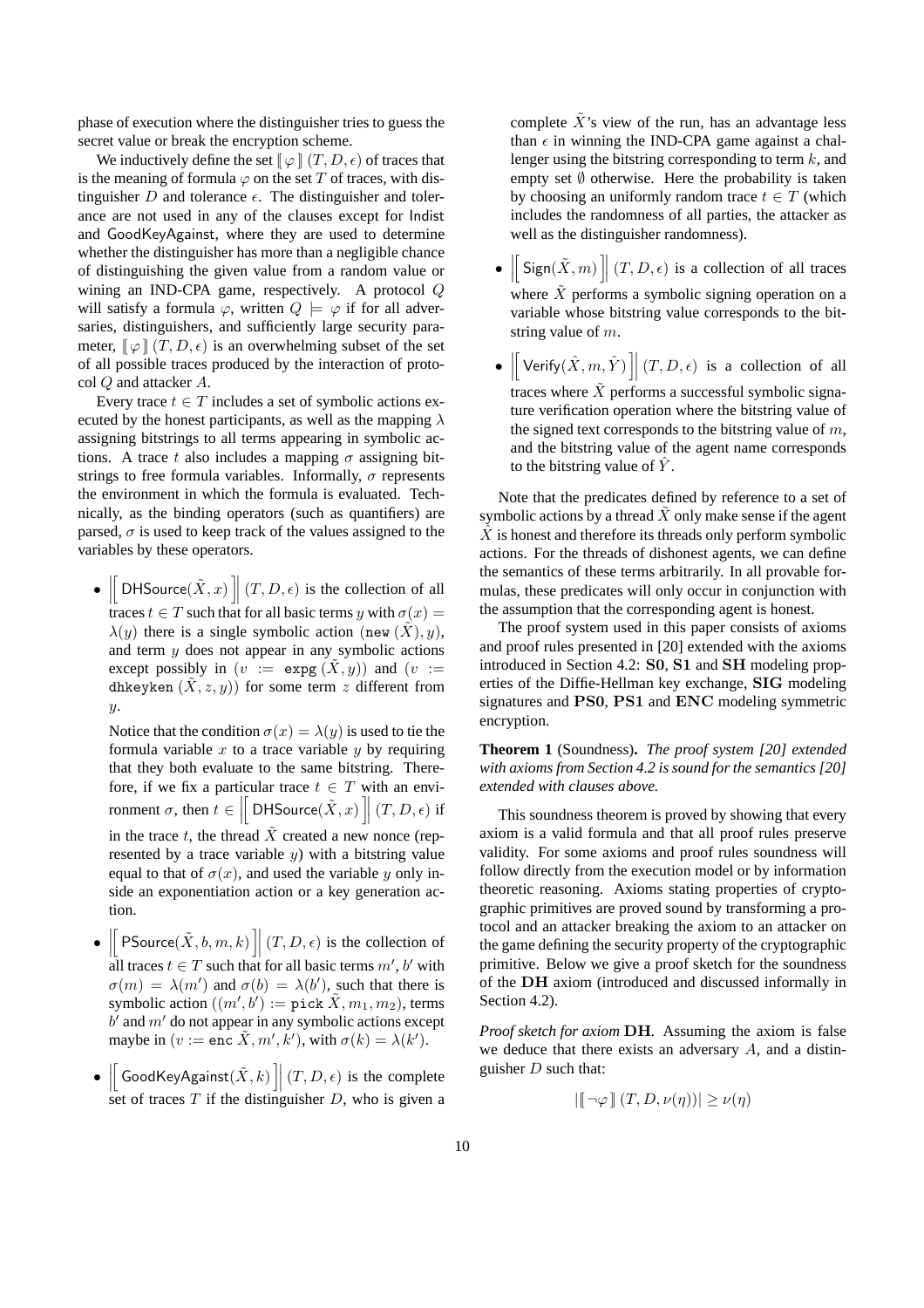is non-negligible (as a function of  $\eta$ ). By unwinding the semantics of  $\neg \varphi$ , we obtain that there exists three parties  $b_X, b_Y$  and  $b_Z$  such that the set:

$$
\llbracket \neg \varphi \rrbracket (T, D, \nu(\eta)) [\tilde{X} \to b_X] [\tilde{Y} \to b_Y] [\tilde{Z} \to b_Z]
$$

is of non-negligible size in rapport with  $|T|$ . More precisely, with non-negligible probability, the distinguisher D can successfully break the IND-CPA game played against a standard left-right encryption oracle keyed with the key that party  $b_X$  outputs at the end of the protocol execution with party  $b_Y$ , provided that  $D$  has access to the view associated to party  $b_Z$ . Given adversary A and distinguisher D we explain how to construct two adversaries  $A_1$  and  $A_2$ , one against the DDH assumption and the other one against the IND-CPA security of the encryption scheme, such that at least one of these two adversaries has non-negligible probability of wining the corresponding security game.

We consider two execution scenarios that involve A and D. In the first scenario adversary A interacts with the protocol as sketched in Section 3. Then, D plays the IND-CPA game in which the key for encryption is the key obtained by party  $b_X$ . At the end of the execution D outputs a guess bit d. Let guess<sub>1</sub> $(A, D)$  be the event that the output of D coincides with the bit b of the left-right oracle to which it has access. By the assumption that  $D$  is successful we conclude that  $P_1 = \Pr[\text{guess}(A, D)_1]$  is non-negligible. (Here, to simplify notation we omit to explicitly show the dependence of the event on the security parameter.)

In the second scenario, the execution of  $A$  proceeds also as sketched in Section 3. However, D plays the IND-CPA games against encryption oracles in which the key has been randomly generated (in particular, this key is independent from the execution of the protocol). Let  $\text{guess}_2(A, D)$  be the event that  $D$  correctly guesses the bit that parameterizes the left-right oracle, and let  $P_2 = Pr[g \text{uess}_2(A, D) = b]$ .

Intuitively, if the DDH assumption holds, adversary D should not observe any difference between the two different execution scenarios that we consider. Formally, we construct the following adversary  $A_1$  against the DDH assumption. The adversary takes as input a triple  $(X = g^x, Y = g^x)$  $g^y$ ,  $Z = g^z$ ) and works as follows. It executes adversary A as a subroutine, and emulates for A the behavior of the honest parties. The difference is that for parties  $b<sub>X</sub>$  and  $b<sub>Y</sub>$ , the adversary does not generate the values  $x$  and  $y$  needed for the execution, but whenever it needs to send  $g^x$  and  $g^y$  it sends  $X$  and  $Y$  respectively. Notice that here we crucially use that DHSource $(X, x)$  and DHSource $(Y, y)$  hold, since this implies that parties  $b_X$  and  $b_Y$  only send the values x and  $y$  as exponents. (Otherwise, it would be impossible to carry out the simulation).

When A finishes its execution, adversary  $A_1$  flips a bit  $b$  and simulates for  $D$  the left-right encryption oracle parameterized by b and keyed by the key generated from Z.

When  $D$  finishes and outputs a bit  $d$  adversary  $A$  outputs 1 if  $d = b$  and 0 otherwise.

Notice that when  $(X, Y, Z)$  are such that  $z = xy$ , the view of  $(A, D)$  is as in the normal execution of the protocol, and thus we have that  $Pr[A_1 = 1 | Z = g^{xy}] =$  $Pr[guess_1(A, D)]$ . When Z is such that z is randomly chosen, the view of  $(A, D)$  is as in the alternative execution scenario that we consider, and thus we obtain that  $Pr[A_1 = 1 | Z = g^z] = Pr[guess_2(A, D)].$ 

The advantage that  $A_1$  has in breaking the DDH assumption is thus:

$$
\mathbf{Adv}_{\mathrm{DDH},A_1}(\eta) = \Pr[\mathsf{guess}_1(A,D)] - \Pr[\mathsf{guess}_2(A,D)] \tag{10}
$$

Next, we bound the probability of guess $_2(A, D)$ . Intuitively, if the encryption scheme is IND-CPA secure, no adversary should be able to win the IND-CPA game in the second execution scenario (since the key used in the oracle is a randomly generated key, thus independent from that generated in the key exchange phase). Formally, we construct adversary  $A_2$  against the IND-CPA security of the encryption scheme. The adversary has access to a left-right encryption oracle parameterized by a bit b and proceeds as follows. It runs adversary  $A$  as a subroutine and simulates for A the execution of the honest parties involved in the protocol. Thus, it generates the encryption and decryption keys of the honest parties and then receives and outputs messages as prescribed by the protocol. Whenever A finishes its execution, adversary  $A_2$  provides to D the view of party  $b_Z$ , whatever state information  $A$  has output, and offers access to his own oracle (parameterized by a bit  $b$  to be guessed). Notice that if at any point, in order to carry out the simulation adversary A needs to output the encryption of some message  $m$  under the key  $k$  of the oracle (this is the case for example when the parties exchange confirmation messages using the exchanged key),  $A_2$  can simply submit  $(m, m)$  to its encryption oracle.

The guess of  $A$  is whatever  $D$  outputs. The key observation is that the view of the pair  $(A, D)$  is exactly as in the second execution scenario that we consider. Thus  $A_2$ successfully guesses the bit  $b$  precisely when, following the execution we have just described, the distinguisher  $D$  outputs b. Thus, we obtain that:

$$
\mathbf{Adv}_{\text{IND-CPA}, A_2}(\eta) =
$$
  
Pr[A\_2 wins the IND-CPA game] = Pr[guess<sub>2</sub>(A, D)] (11)

By Equations (10) and (11) we get that:

$$
\Pr[\mathsf{guess}_1(A, D)] = \mathbf{Adv}_{\text{DDH}, A_1}(\eta) + \mathbf{Adv}_{\text{IND-CPA}, A_2}(\eta)
$$

Since the left-hand side term is a non-negligible function so is at least one of the summands on the right-hand side. Thus, either the DDH assumption is not valid, or the encryption scheme is not IND-CPA secure.  $\Box$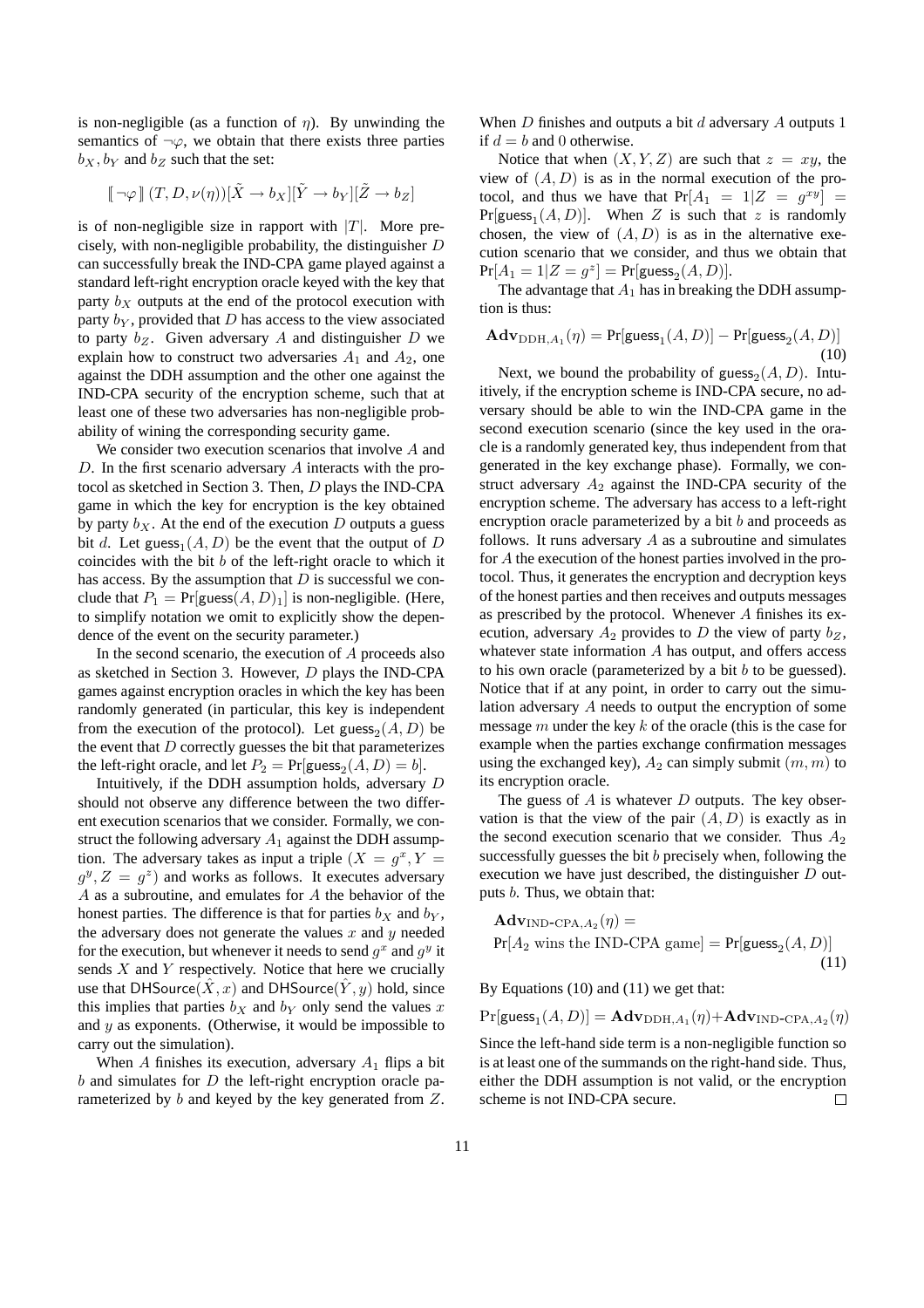# **7 Related Work**

**Computational Soundness** We use the phrase "computational soundness" to refer to a line of work whose goal is to develop symbolic methods for security analysis faithful to the complexity theoretic model of cryptography. Abadi and Rogaway [2] have initiated this line of research. Their main result is a soundness theorem for a logic of encrypted expressions: a symbolic notion of equivalence between such expressions based on Dolev-Yao deducibility [22] implies computational indistinguishability. This work has been extended to the case of (symbolic) static equivalence [9], while other works investigate completeness aspects of the Abadi-Rogaway logic [40, 29, 3]. All these results hold for a passive adversary, while our results are set in the more general and more realistic framework of active adversaries.

The active setting has been investigated by Backes, Pfitzmann, and Waidner [8] and by Micciancio and Warinschi [41], with further refinements and applications provided in [17, 35, 7]. In these approaches, the core results are emulation theorems that state that the behavior of arbitrary computational adversaries can be emulated by symbolic adversaries. It follows from an emulation theorem that security in the symbolic model implies security in the computational model. However, current emulation theorems require strong cryptographic assumptions (e.g., IND-CCA2 encryption) while the present paper allows weaker assumptions. Our approach appears to offer a higher degree of flexibility and modularity when compared to [8, 41], which requires a new emulation theorem for each added primitive; this may be difficult or impossible in some cases [6]. Similarly, new primitives can be added to the present framework by adding appropriate axioms and proof rules to the logic and proving them sound. However, this appears easier, primarily because it is not necessary to completely axiomatize new primitives, but only to formalize the properties that are needed to prove protocols of interest correct. For instance, our axiom for exponentiation does not explicitly give any algebraic properties (although the soundness proof certainly accounts for them), and only reflects the Decisional Diffie-Hellman assumption.

A complementary line of research is proposed by Impagliazzo and Kapron [34], who provide a logic for reasoning about indistinguishability. Their logic is appropriate for reasoning about security of primitives, but has not been extended to deal with protocols.

An approach similar to the present paper is taken by Gupta and Shmatikov [32] who extend the logic of [20] with signatures and Diffie-Hellman keys, and then use the resulting logic to express security properties of key exchange protocols. The main result is a proof that protocols that satisfy their security requirement are secure with respect to a computational model for secure key exchange due to Shoup [45]. Their logical characterization of secure keys is based on indistinguishability, and unlike our notion is not composable.

**Other models of key exchange** In previous work, three different approaches have been used to define security of key-exchange protocols: the indistinguishability-based approach [11], the simulation-based security paradigm [45], and universal composability [12] or reactive simulateability [43].

The indistinguishability-based approach was proposed by Bellare and Rogaway [11]. A central aspect of this definition is the notion of *key indistinguishability*, which states that an attacker cannot distinguish between the real key and one chosen at random. This model was refined and extended by Bellare, Petrank, Rackoff and Rogaway (in unpublished work) and later by Canetti and Krawczyk [14]. The approach of Canetti and Krawczyk also offers a limited form of composition guarantees. Specifically, they prove that a key exchange protocol which satisfies their definition can be securely composed with a specific secure sessions protocol, which uses the exchanged key. However, as noted in the introduction of this paper, key indistinguishability is not generally preserved once the key is used. While [14] provides for a *specific* composition, their theorem would not apply, for example, to IEEE 802.11i, where the key exchange protocol (TLS [21]) is composed with a protocol that uses the exchanged key to set up other fresh keys for securing data transmission.

Bellare, Canetti, Krawzyck [10] and Shoup [45] provide simulation-based alternatives. This line of research is grounded in foundational work on secure multi-party computation. Here, security of a real protocol is asserted by comparing it with an ideal protocol, which is secure by construction. As usual with this approach, while the resulting definitions are quite appealing to intuition, security proofs may be quite involved. Moreover, the basic framework of secure multi-party computation does not have built-in compositionality guarantees, and neither of these two models offers improvements with respect to this important aspect.

Finally, the universal composability framework of Canetti [12] has the explicit goal of providing a framework where demonstrated security is preserved under arbitrary composition. Working in this setting Canetti and Krawczyk [15] prove an equivalence between singlesession UC-security of key exchange protocols and the indistinguishability-based notion introduced in [14], and their result implies that indistinguishability-based notion may be composable. However, the general compositionality properties offered by the basic UC framework only apply when primitives do not share state. A partial solution is offered in [16], which allows multiple sessions of a protocol to share state under some very specific conditions.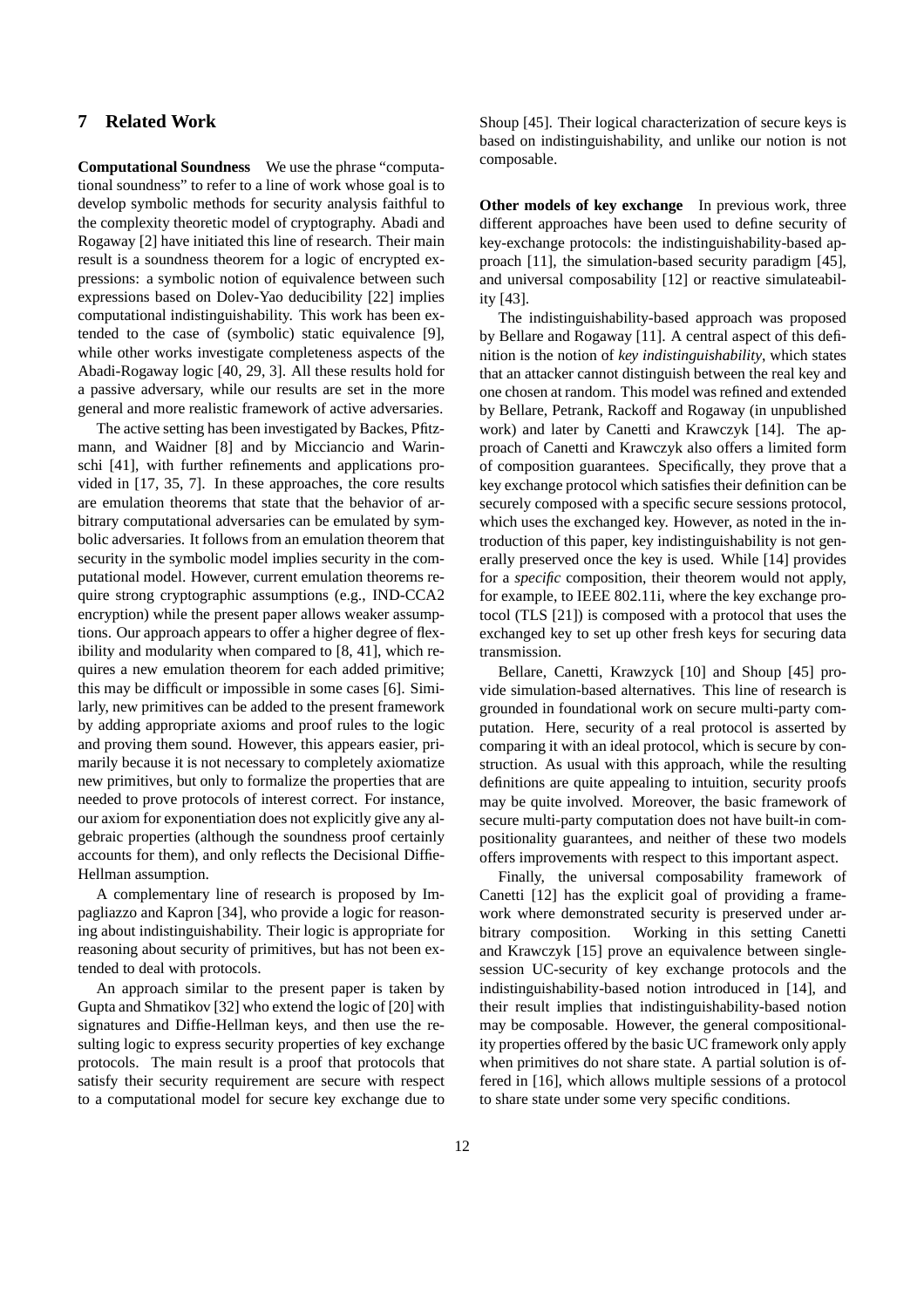# **8 Conclusions**

We propose and formalize an approach for proving the security of key exchange protocols. The condition we use to express suitability of the key requires that the key should be adequate for the application in which it is used. For example, if a key is used as an encryption key, we ask that an attacker interacting with the protocol cannot use the auxiliary information thus obtained to break an IND-CPA (or IND-CCA) game with that key used in encryption (and decryption) oracles. One important feature of this definition is that the key usability property is an invariant of protocols that use the key, and is therefore amenable to the inductive proofs and the form of composition that we use.

Our security definitions are formalized in a symbolic protocol logic. We extend an existing computational logic [20] with axioms capturing properties of signatures, symmetric encryption, and message authentication codes, as well as with the Decisional Diffie-Hellman assumption. Protocol proofs in this logic are compositional—proofs of compound protocols can be constructed from proofs of their parts. As a simple illustrative example, we show how to compose the proof of ISO-9798-3 with the proof of a secure sessions protocol. Our definition of key usability was crucial for this compositional proof; it could not have been carried out with the key indistinguishability-based definition. The axioms used in a proof identify specific properties of cryptographic primitives that are sufficient to guarantee the desired protocol properties. Specifically, we note that for the secure sessions protocol presented in this paper, an IND-CPA secure encryption scheme is sufficient. This is an important point of difference between our approach and the emulation theorems of [41, 8], since those theorems work only under stronger cryptographic assumptions (e.g., IND-CCA2 for encryption).

Since commonly used reasoning principles are codified in the proof system, protocol security proofs can be carried out at a high-level of abstraction without worrying about probability and complexity. All such details are buried in the proof of the soundness theorem, which is a onetime mathematical effort. The soundness proofs for the various axioms involve standard cryptographic proof techniques. For example, the soundness proof of the signature axiom, SIG involves a reduction to the security of CMAsignatures. Among the axioms introduced in this paper, the soundness of the DH axiom was the most difficult to establish since it relied on two cryptographic security conditions: Decisional Diffie-Hellman and IND-CPA secure encryption.

We believe that the methods developed in this paper provide a viable alternative to existing methods for carrying out cryptographically-sound security proofs of practical key exchange protocols. In the future, we believe that these methods could be used to prove security properties of protocols like IKEv2 [36], IEEE 802.11i [1], and Kerberos [37].

**Acknowledgements** We thank Mihir Bellare and Ran Canetti for comments on the model for key usability. We also thank the anonymous referees for their useful comments.

### **References**

- [1] IEEE P802.11i/D10.0. Medium Access Control (MAC) security enhancements, amendment 6 to IEEE Standard for local and metropolitan area networks part 11: Wireless Medium Access Control (MAC) and Physical Layer (PHY) specifications., April 2004.
- [2] M. Abadi and P. Rogaway. Reconciling two views of cryptography (the computational soundness of formal encryption). *Journal of Cryptology*, 15(2):103–127, 2002.
- [3] P. Adão, G. Bana, and A. Scedrov. Computational and information-theoretic soundness and completeness of formal encryption. In *Proc. of the 18th IEEE Computer Security Foudnations Workshop*, pages 170–184, 2005.
- [4] R. Alur and T. A. Henzinger. Computer-aided verification. an introduction to model building and model checking for concurrent systems. Draft, 1998.
- [5] M. Backes, A. Datta, A. Derek, J. C. Mitchell, and M. Turuani. Compositional analysis of contract signing protocols. In *Proceedings of 18th IEEE Computer Security Foundations Workshop*. IEEE, 2005. To appear.
- [6] M. Backes and B. Pfitzmann. Limits of the cryptographic realization of XOR. In *Proc. of the 10th European Symposium on Research in Computer Security*. Springer-Verlag, 2005.
- [7] M. Backes and B. Pfitzmann. Relating symbolic and cryptographic secrecy. In *Proc. IEEE Symposium on Security and Privacy*, pages 171–182. IEEE, 2005.
- [8] M. Backes, B. Pfitzmann, and M. Waidner. A universally composable cryptographic library. Cryptology ePrint Archive, Report 2003/015, 2003.
- [9] M. Baudet, V. Cortier, and S. Kremer. Computationally Sound Implementations of Equational Theories against Passive Adversaries. In *Proceedings of the 32nd International Colloquium on Automata, Languages and Programming (ICALP'05)*, volume 3580 of *Lecture Notes in Computer Science*, pages 652–663, Lisboa, Portugal, July 2005. Springer.
- [10] M. Bellare, R. Canetti, and H. Krawczyk. A modular approach to the design and analysis of authenticationand key exchange protocols. In *Proc. of the 30th Annual Symposium on the Theory of Computing*, pages 419–428. ACM, 1998.
- [11] M. Bellare and P. Rogaway. Entity authentication and key distribution. In *Proceedings of the 13th Annual International Cryptology Conference on Advances in Cryptology (CRYPTO '93)*, pages 232–249. Springer-Verlag, 1994.
- [12] R. Canetti. Universally composable security: A new paradigm for cryptographic protocols. In *Proceedings of FOCS'01*, pages 136–145, 2001.
- [13] R. Canetti, L. Cheung, D. Kaynar, M. Liskov, N. Lynch, O. Pereira, and R. Segala. Using probabilistic i/o automata to analyze an oblivious transfer protocol. Technical Report MIT-LCS-TR-1001, MIT CSAIL, 2005.